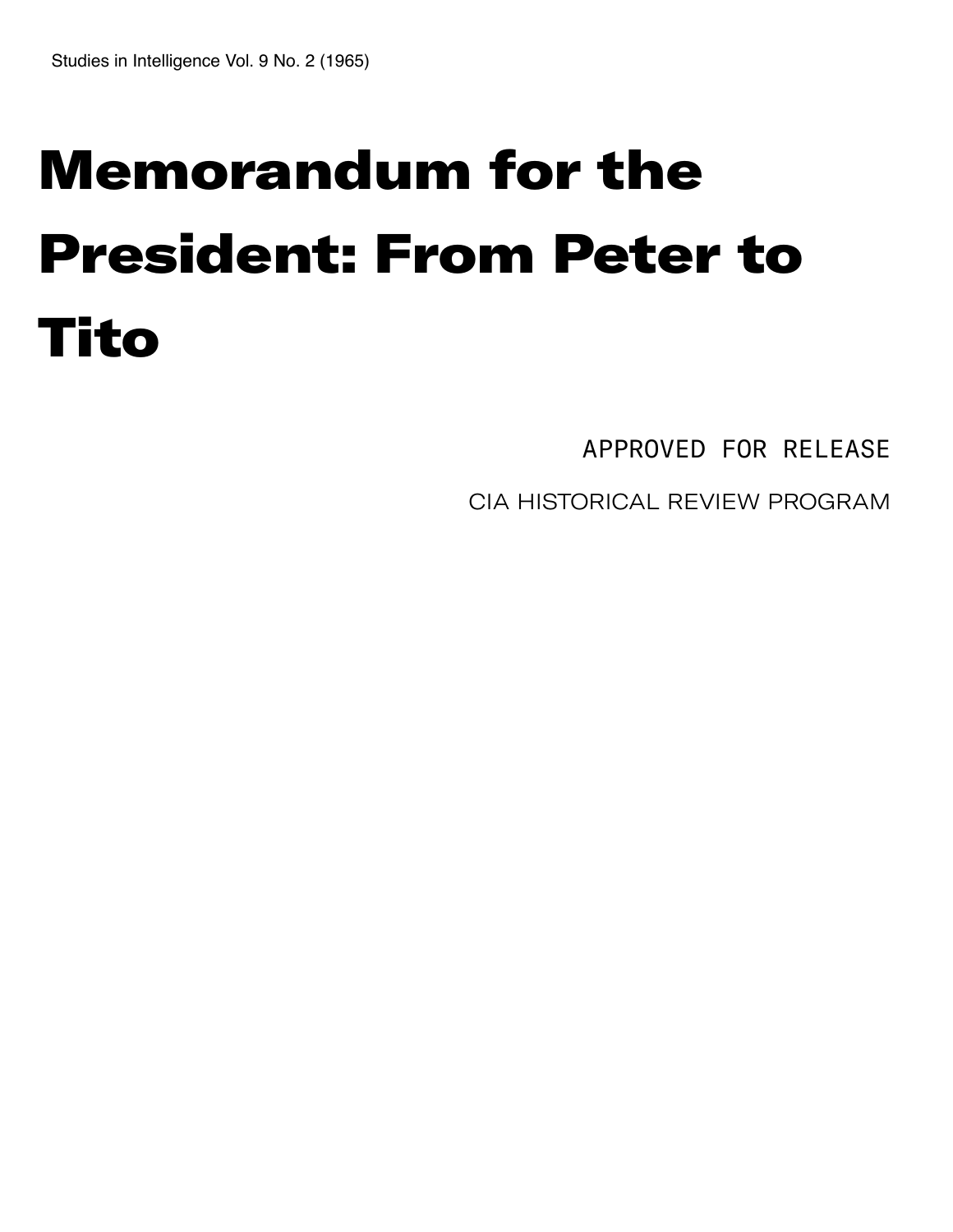#### **CONFIDENTIAL**

A history of intelligence reporting from high, if ineffectual, political levels.

Because of President Roosevelt's interest in Balkan affairs, one of the most extensive and detailed series of memoranda contained in the OSS Reports to the White House $^1$  is formed by those that trace the evolution from monarchist Yugoslavia to the Tito dictatorship, a course of events in which Roosevelt and particularly Winston Churchill played a hand. In Yugoslavia OSS had representatives with both of the feuding resistance leaders Mihailovich and Tito, and it once proposed to include among the latter the man whom Churchill later forced upon King Peter as prime minister and who still later became Tito's first foreign minister, the Croatian leader Ivan Subasic. In London it had a representative who enjoyed the intimate confidence both of Subasic and of Peter and whose reports reflect minutely the political developments. The most important of the documents are excerpted below.

21 October 1943

#### MEMORANDUM FOR THE PRESIDENT:

During my last conversation with you, you showed a great deal of interest in the Balkan Theater of Operations. Since that time I had a very interesting talk with the Ban $^2$  of Croatia, whose letter to you I am enclosing herewith.

The Ban is willing to go for OSS first to Italy and later to make an appearance in Yugoslavia proper in order to establish direct contact with the political and military leaders of Croatia. He understands that he will go merely as a soldier and patriot to assist us in our fight against the enemy. ...

The Ban told me that it would aid him tremendously in carrying out his duties, and would greatly facilitate his future tasks, if he could have an interview with you, not in his diplomatic capacity, $^3$  but merely as a patriot who is working for the common cause. ...

The Ban, who fought in the last war as a Serbian officer, is very popular among the 5,000,000 Croats. They regard him as their champion and leader.

I believe that the Ban can be of great value to us in paving the way for our forces. ...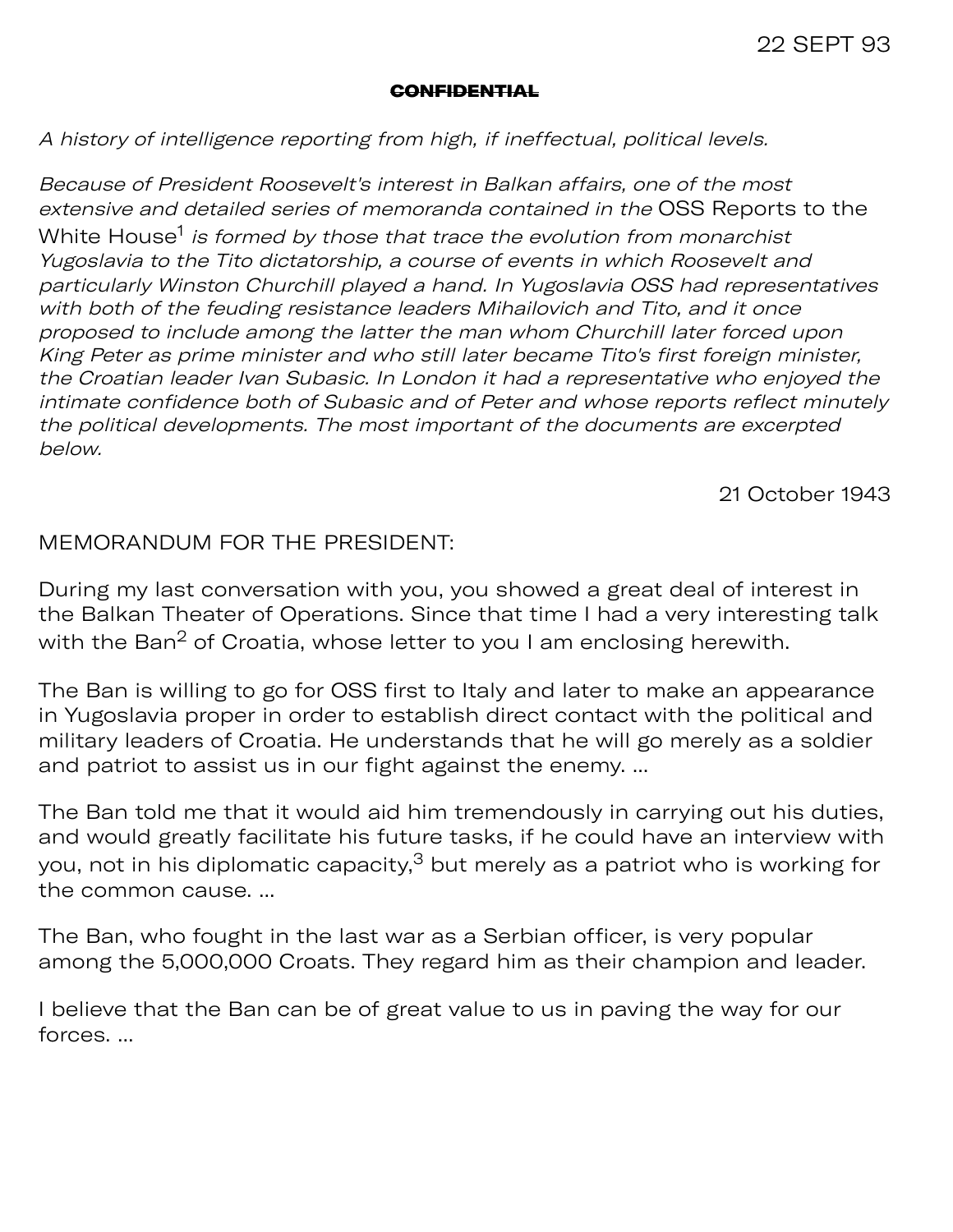... here is additional information on the Balkan situation:

"1. All political leaders, with the exception of the fighting forces, are regarded apathetically by the people. The fighting forces are composed of two parts - the Cetniks, lead $^4$  by Mihailovitch, and the Partisans, led by Tito. Nearly all the Cetnik units are east of the Tara and Drina Rivers in old Serbia. Their strength is customarily exaggerated. ... These men are nearly all Serbians. Disturbances among the population are created by Mihailovich's title as Jugoslav commander-in-chief and Minister of War, which is obviously opposed to fact.

"2. The Partisans are led by Tito, whose true name is Josip Broz. Their official designation is the National Army of Liberation. They are made up of men from every region of the country and they are engaged in hostilities in every part of the country, even including old Serbia. This is in favorable contrast to Mihailovich's relative lack of activity and narrow field. Each day, Tito's forces are growing. ...

"3. Included in the political goals of the Partisans is the establishment of federated Jugoslavia with a government selected by democratic elections. This aim is extremely popular. There is no factual foundation for the allegation of communism made against the Partisans. Such inclinations are found only among a small part of the rank and file or the leaders.

"4. The Government-in-Exile anticipates that Mihailovitch, with assistance from the Allies, will reestablish the monarchy with the present cabinet and with Pan-Serbian inclinations. ... The Government is not representative of the population, and causes controversy between factions which frequently terminate in grave clashes. The people are irritated that the United States and Britain protect the Government-in-Exile. ...

"7. Outside of old Serbia and with the exception of some of the Slovene clericals, who are a tiny part of the Slovenes, the monarchy is quite unpopular today. King Peter is popularly believed to be a youth under the control of political and officer cliques possessing Pan-Serbian inclinations. The population is irritated by the sizeable allowance made to Peter and particularly by his becoming engaged, during the war, to Alexandra.

"8. There is no genuine understanding between the Government-in-Exile and the Soviet Union. The principal barrier to such an understanding is Mihailovitch. Although it is frequently stated in rumors, there is no definite evidence which can be obtained of an accord between the Partisans and the Soviet Union. ..."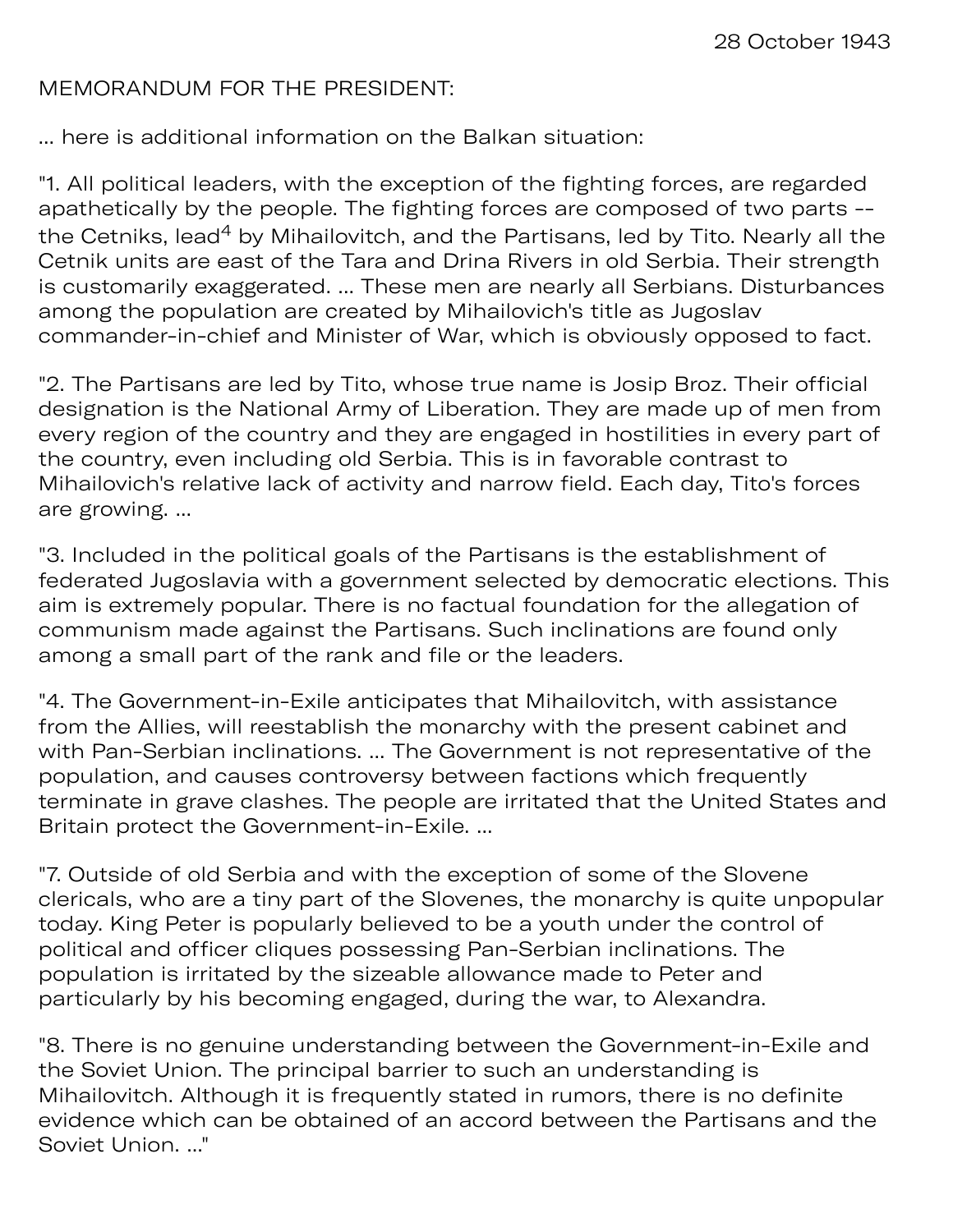Attached is a copy of memorandum which I am submitting today to the joint Chiefs of Staff. It has to do with the British request for concurrent withdrawal of British and American officers now with Mihailovich.

Attached to the memorandum is an intelligence report by an OSS officer who has been with Mihailovich during the past six months. I believe that it will be of much interest to you.

20 March 1944

MEMORANDUM FOR THE PRESIDENT:

Here is a digest of discussions had by a representative of ours with King Peter:

King Peter's sojourn in Cairo was both futile and difficult for the following reasons:

(a) General Zivkovic was engaged in plots directed toward deposing Peter and placing Prince Tomislav, the brother of Peter, on the throne. Supposedly, Prince Tomislav is the bastard son of General Zivkovic and Queen Marie.

(b) Yugoslav army officers have been going over to Marshal Tito.

(c) Cabinet underlings have issued inflammatory decrees favoring General Mihailovic and have been affixing King Peter's signature to these decrees without his consent. This has made it hard to work for an understanding with Tito.

(d) The British have followed a policy of keeping King Peter practically a prisoner. King Peter verified newspaper accounts reporting this fact, although he was forced to refute them publicly at the time.

The foregoing factors, as well as his desire to affect American and British policy in favor of General Mihailovic and to expedite his marriage were responsible for his wishing to go back to London.

The agreed policy of the Purich cabinet and King Peter is the backing of General Mihailovic not only as a force opposed to the Nazis but also as a guarantee of Peter's ultimate return to the Yugoslav throne. They are also agreed on the policy of securing material assistance for Mihailovic. King Peter . . . intimated that if the British did not order him to do otherwise, he would keep Purich in his present position. ...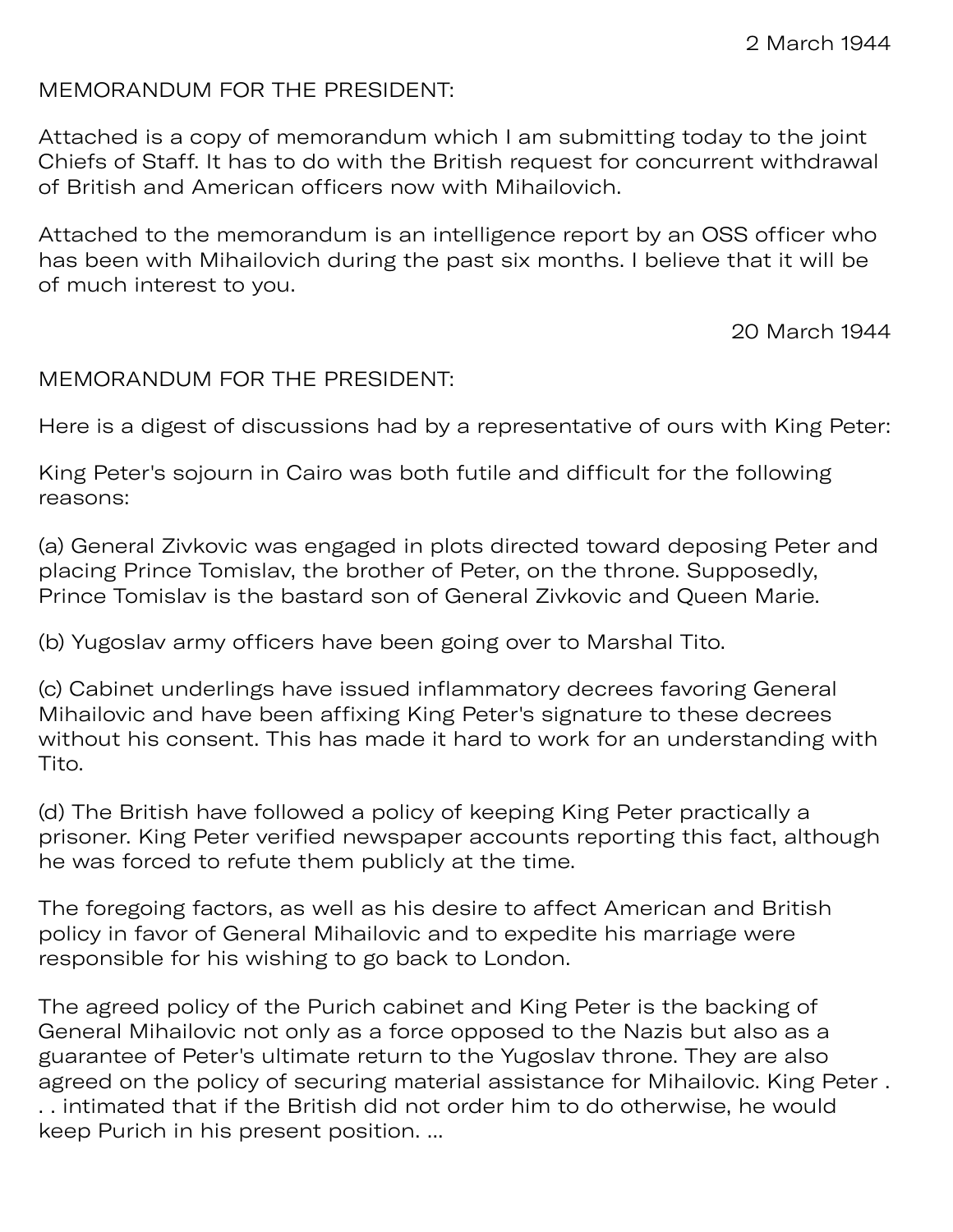From our London office, we learn the following:

"1. Effort is being made to construct the basis of a new government which will stand for the potential middle element between Tito and Purich. ... No Croats have been asked to participate in the discussions to date, on the theory that agreement must first be reached among the Serbian factions. ...

3. Neither the King nor the British Foreign Office has been contacted by this group as yet; ..."

10 May 1944

#### MEMORANDUM FOR THE PRESIDENT:

Here is a report sent to me by one of our representatives on statements made by the Ban of Croatia on his departure for England:

"... The Yugoslav crisis is due primarily in his opinion to the utter weakness of the present government. His advice, if sought by the King, will be to suggest the formation of a strong government under the King. ...

"The great mistake in the past has been that the Allied governments, because of the weakness of the Yugoslav governments-in-exile, dealt directly with General Mihailovic and Marshal Tito. ...

"The Shepherd<sup>5</sup> believes that if a strong government is set up the first task would be to relegate General Mihailovic and Marshal Tito to their legitimate tasks, namely, military commanders of the resistance forces within the respective areas controlled by each one of them separately. The only effective way to bring about such a situation would be for the Allies to give all military assistance and supplies through the government only. ...

"Finally, the Shepherd stated that if a strong government is now formed, it must seek, as stated above, by exercising its authority, to consolidate all resistance forces throughout Yugoslavia in order to achieve the maximum effort to conquer the enemy. ...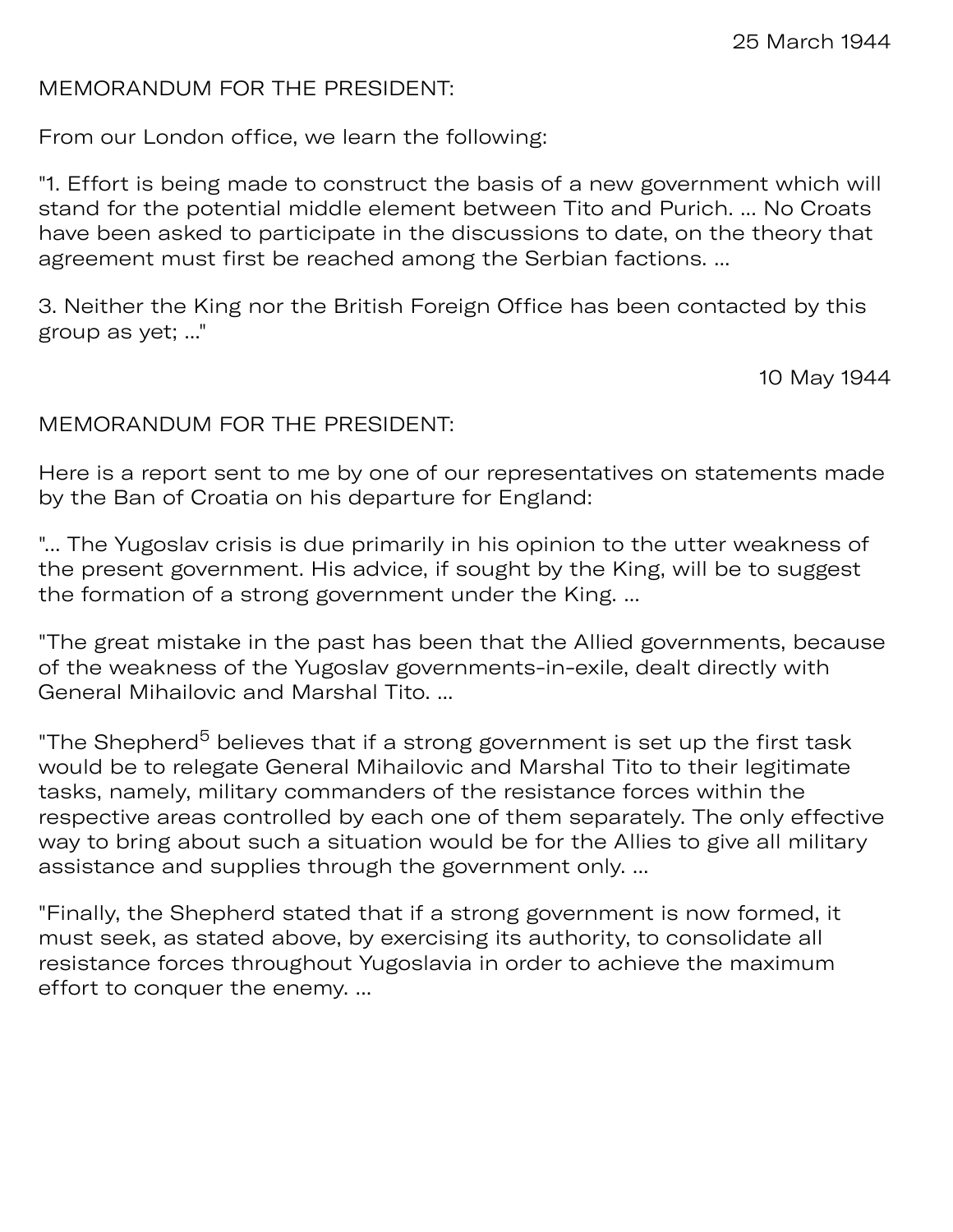The following report of the meeting on 21 May between the Ban of Croatia and Mr. Churchill was prepared for me by my special assistant, Mr. Bernard Yarrow. ...

In view of the secrecy maintained by the British on this conference, apart from this report to you, I am having only the Secretary of State advised. ...

"The Ban informed me yesterday that he had received a telephone call from Churchill's secretary, requesting him to have dinner with Churchill at the latter's country place ... on Sunday, 21 May ... The Ban, ... accompanied by Mr. Stevenson, British Minister to Yugoslavia, ... arrived there about noon. ...

"At one o'clock, Mr. Churchill joined them and during the dinner he had the Prime Minister of Holland seated at his right and the Ban at his left. Addressing his guests and pointing to the Ban, Mr. Churchill said: 'I want you to meet the next Prime Minister of Yugoslavia.' Noticing the expression of surprise on the Ban's face, Mr. Churchill said to him: 'Why don't you know that you are going to be the Prime Minister of the new Yugoslav Government?' The Ban replied: 'The King consulted with me regarding the formation of a new government but has not as yet informed me of the fact that I am to be the Prime Minister of that Government and that I will be entrusted with its formation. Mr. Churchill then said: 'Why of course. That is the reason I asked you to come here.'

"Thereafter ... Mr. Churchill stated ... that he consulted, of course, with the President of the United States about the formation of this new government under the premiership of the Ban and was assured of his complete approval.

"Turning to the Ban, Churchill then said: 'You will form this government and I assure you that Great Britain and the United States will regard yours as the only government of the Yugoslav people, and within four or five weeks you will get all the support and assistance we can possibly render to your country to increase its resistance to the enemy.' ...

"Churchill further added: 'We shall continue to have friendly relations with Tito because he is conducting a vigorous campaign in Yugoslavia, but we shall look to you and your cabinet as the only legitimate government of Yugoslavia.'

"Churchill informed the Ban that he had informed Tito that, if he is in favor of the new government, his support will be very welcome, but at any rate he must refrain from attacking it and thereby disrupting the earnest attempt which will be made by the new government to unify Yugoslavia. ... He frankly did not know what the attitude of Stalin would be. He expressed the hope that the USSR will join with England and America in giving whole-hearted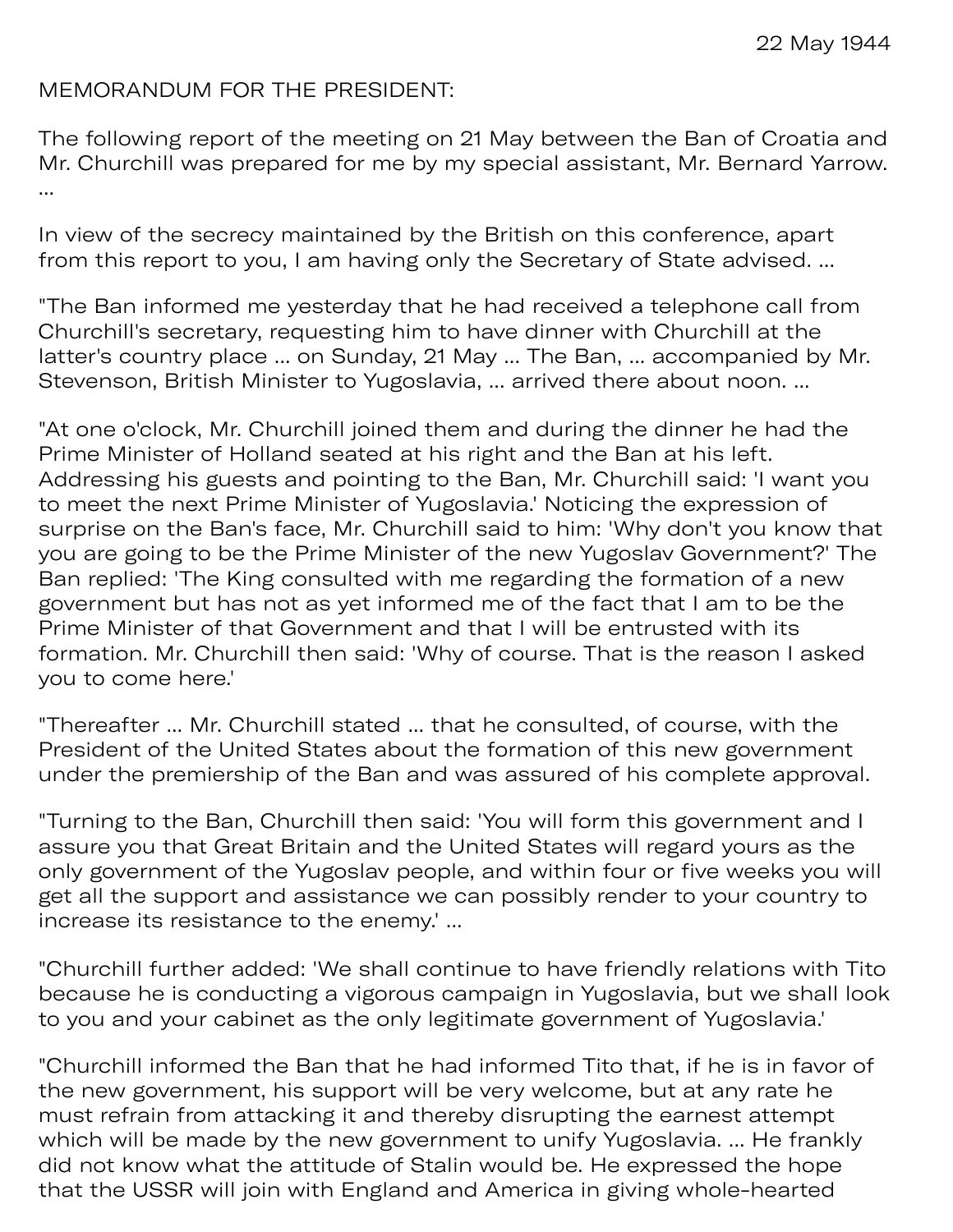support to the new government but had no information on that point up to the present.

... On the way home Mr. Stevenson spoke to the Ban about the conference with Churchill. The Ban pointed out to him that whereas the Prime Minister took it for granted that he is the future Premier, the King has not advised him as yet that he is entrusted to form the government. The Ban then said that he is contemplating calling King Peter tomorrow, Monday, May 22nd, and informing him of the conference with Churchill so as to bring the matter to a head. ..."

27 June 1944

#### MEMORANDUM FOR THE PRESIDENT:

The following is a paraphrase of a cable from General Donovan which he asked be delivered to you:

"I had lunch with General Sir Maitland Wilson today. General Wilson stated that the conversations between Tito and Subasich went better than anticipated. The following was agreed upon:

"1. The Subasich Government would have a Tito representative.

"2. As part of his Army, Tito would accept Mihailovich troops who would be allowed to wear the Royal

insignia as distinguished from Tito's red star. This would also apply to Naval forces.

"3. That ultimate determination of the King's position would be put off until after the war was over.

Wilson remarked that the chasing around the mountains which the Nazis gave Tito had had a healthful effect. Both Peter and Subasich are going back to London."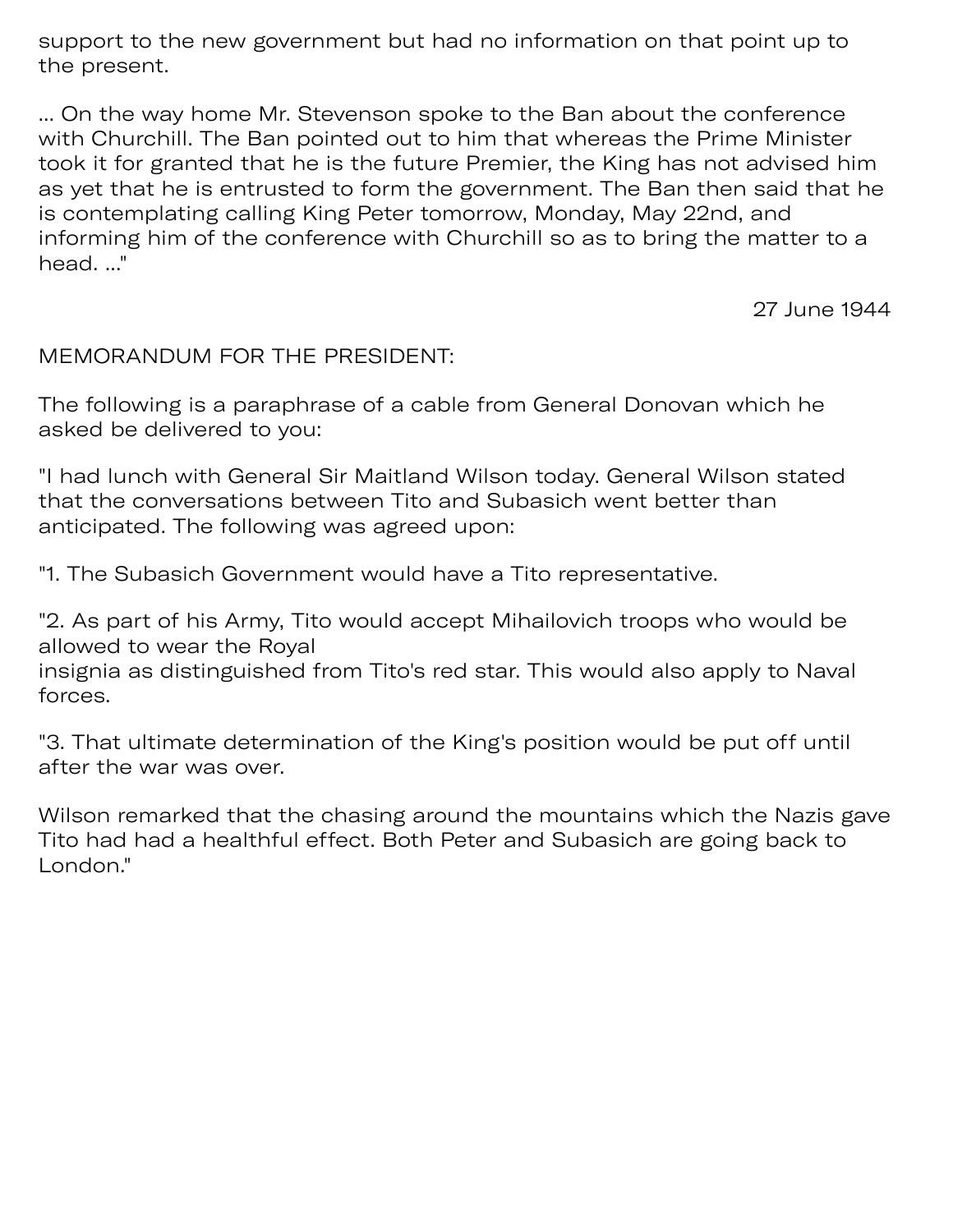General Donovan (who is presently in London) has asked that the following report of a conversation he had on 21 August with Prime Minister Subasich be sent to you from him:

"I talked with Subasich on Monday and he told me the following:

"'On August 20 I had a conversation with Adam Pribicevich, Vice President of Draga Mihailovich's Committee. When Pribicevich asked for my help to stop the Partisans' fight against the Chetniks, which is now raging with full intensity and when he asked me whether we could bring about a reconciliation between the Partisans and the Chetniks, I answered:

"'... If you wish to fight the Partisans as Communists -- conscious of the fact that they are sons of our nation -- and to this end, accept the help and collaboration of the Germans, you cannot expect anything from the King, the Royal Government or the Allies. ...'"

There has also been received from our representative in Bern the following Boston Series report<sup>6</sup> which is of direct relevance to the matters discussed in General Donovan's talk with Subasic. ...

"During the second week of August, 1944, Hermann Neubacher, German special plenipotentiary for the Balkan area, is reported to have made the following comments on Mihailovich and the political situation in Yugoslavia:

"'... The position of those Chetniks who advocate cooperation with the Germans is strengthened by the fact that the latter may soon be forced to evacuate Serbia. This would be the signal for a show-down engagement between the Communists and the Nationalists. Mihailovich therefore probably intends to cooperate with the German Army while it is still in Serbia, in order to lessen the effectiveness of Tito's Partisans. By emphasizing the common fight against Communism, Mihailovich would obtain as many weapons as possible from the Germans. He feels that he will then be able to take over the German positions easily when the German army leaves. Informal negotiations between Mihailovich and the Germans are said to have been initiated, and may possibly be followed by an official conference at a later date.' ..."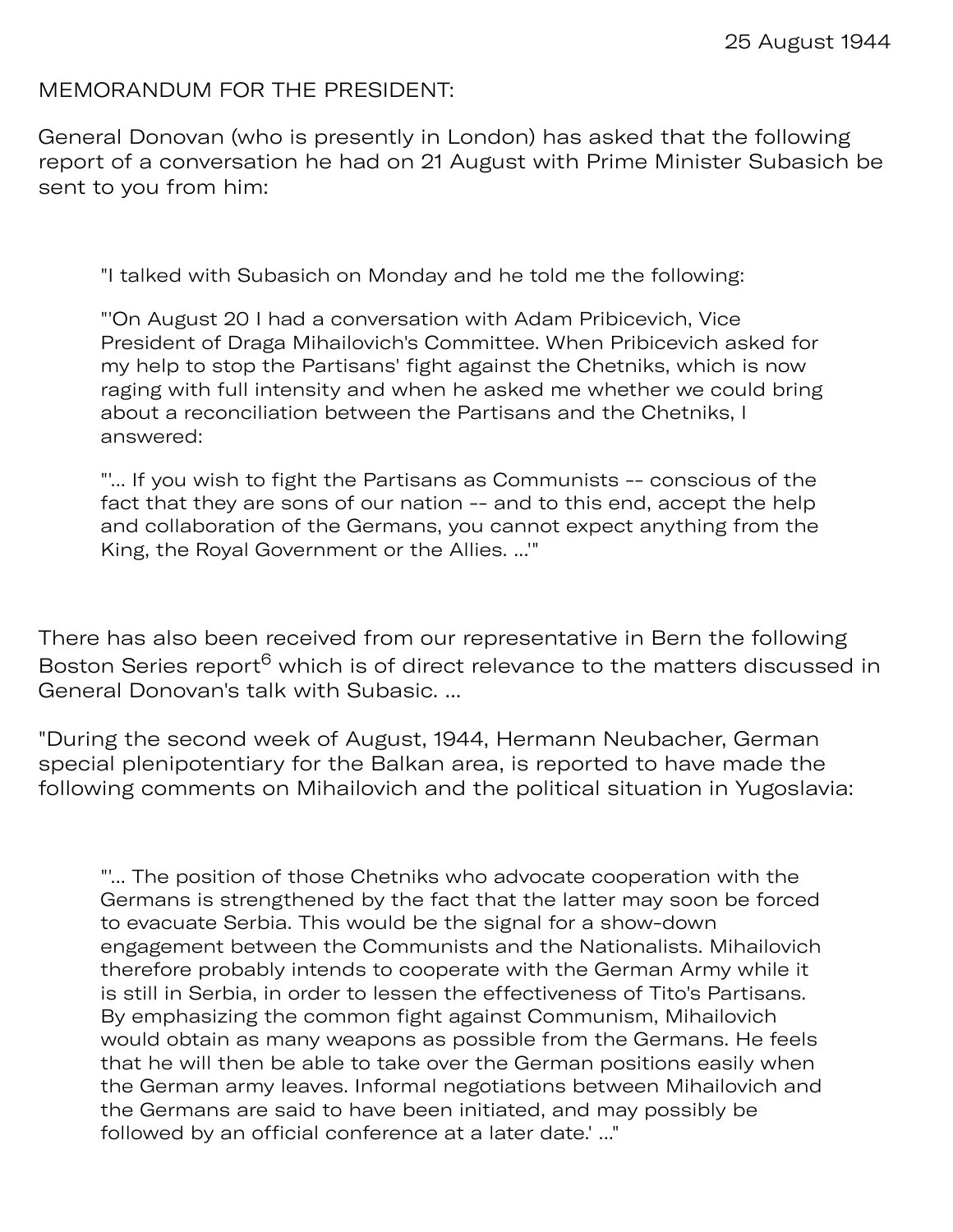The following intelligence has just been relayed to us from Caserta:

"2 C-47's, with stars on the rudders, landed on Vis Monday evening with Russian Yak fighter escort. Tito left in one of them near midnight for parts unknown, according to information we have received here. Source of information is U.S. Air Command Vis. Major Alston and Colonel Maxwell, British Army, have checked and verified Tito's departure."

24 September 1944

MEMORANDUM FOR THE PRESIDENT:

I am sending to you the following paraphrase of message sent by General Wilson to Marshal Tito on 16 September, and a report from our Bari office concerning an order issued by Marshal Tito's headquarters on 20 September restricting intelligence operations both of ourselves and the British. ...

## **General Wilson's message to Marshal Tito:**

"1. A communication was addressed by you on the 5 of September to the British and American missions at your Headquarters, in which you made a statement to the effect that the Chetniks were being sent supplies and afforded other aid by the Allies, and that the Allied command in Italy is maintaining relations with Draga Mihailovich.

"2. It is not my plan to send these to either the British or the United States governments as a strong exception to these allegations is taken by me personally. I am perfectly competent to take care of the situation as the Allied officer personnel to which you made reference in your communication of the 5 of September are under my direct orders.

"3. In any event, you have apparently been misinformed. The statement that we are sending Mihailovich any supplies or maintaining relationship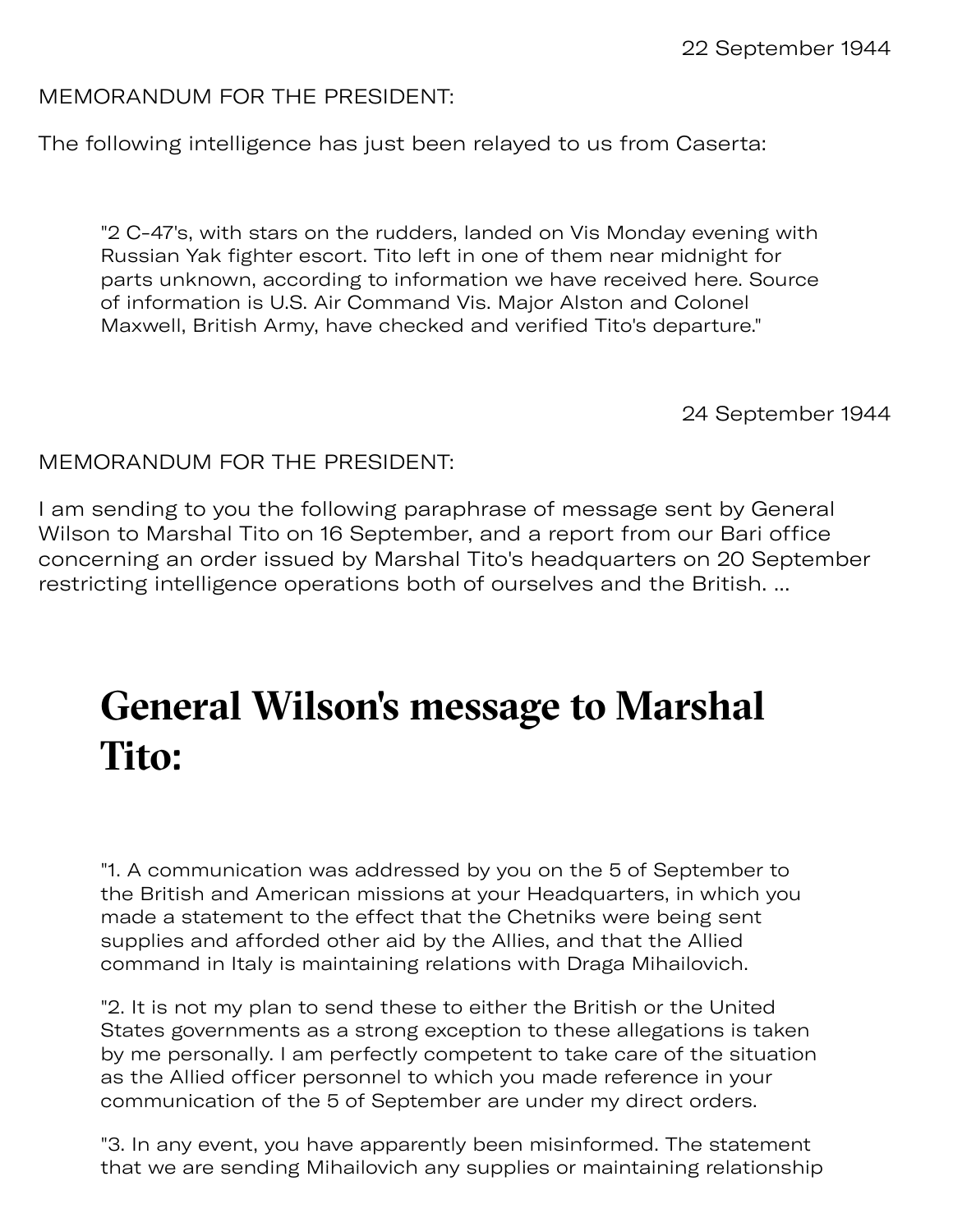with him is absolutely false. At the time, you were made aware of the special reasons for which the two American missions have been in the region that Mihailovich controls. The evacuation of Allied air personnel in Yugoslavia was the specific reason of the first mission, the air crew rescue unit. A small unit under direction of Col. McDowell, the second mission, is in no way accredited to General Draga Mihailovich; its sole object is to collect intelligence in Serbia.

"6. The fact that on a few occasions rescued American airmen were brought out garbed in Chetnik clothing because of the loss of their own, may have caused some misunderstanding. A few supplies, which may have been dropped in the wrong area, may have fallen into the hands of the Chetniks. The complaints made by you must be wholly based on erroneous reports which resulted from distortion of the facts stated above."

Report concerning order issued by Marshal Tito's Headquarters on 20 September:

"Tito's headquarters issued orders on September 20 to all Partisan corps commanders to the effect that no Allied missions may operate henceforth with units smaller than a corps and further that no Allied military personnel are to travel inside the country unless Tito has given them written permission to do so. The Partisan Istrian Corps Headquarters has ordered one of our officers stationed in Slovenia to report to the headquarters without delay. This order was in fulfillment to Tito's order.

"According to the British military mission, similar communications have been received by its representatives in other areas. All supply drops were immediately cancelled by the British and also all flights to remove Partisan wounded. Nothing further will be done along either line until the situation is clarified. ...

"Probably the motive behind Tito's move is his desire to curtail and control American and British military representation in the country now that he believes the civil war is all but in the bag and now that British and American supplies are no longer needed. He evidently does not wish American and British representatives to observe and report developments of his plans to consolidate his military victory in the political and economic field. The order, significantly enough, was issued at a moment when Tito was almost certainly with the Russian leaders in Bulgaria or Rumania. He has not come back to Vis since he left for an undisclosed destination in Russian planes. There is no way of knowing if the Russians come under the phrase "allied" personnel.

"The Russians have for a long time had the closest possible liaison with Tito and his staff and have probably taken part in his political and military councils.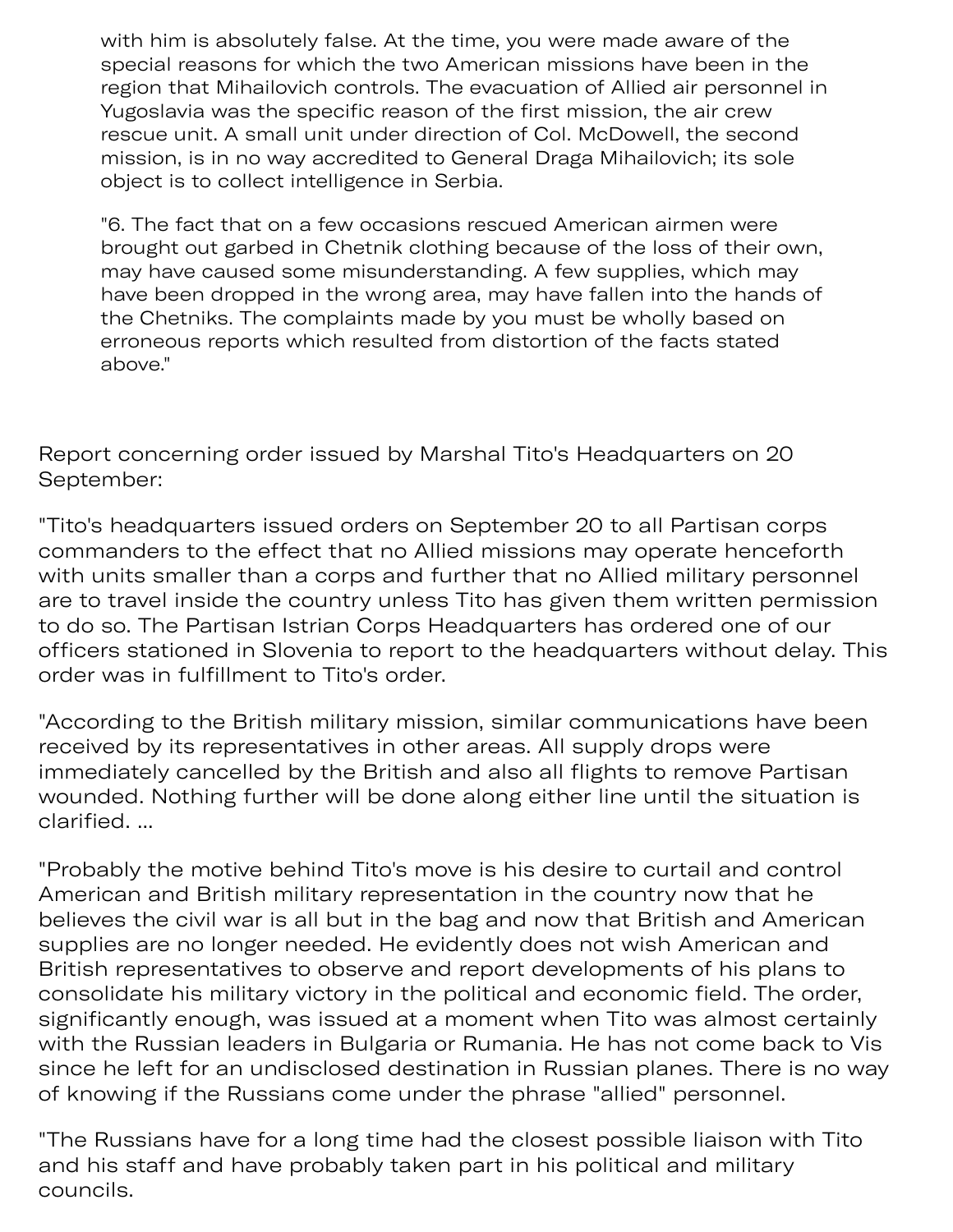We have just received word from Colonel Huntington, Chief of our group with Tito, that the Partisan Headquarters have been moved to Serbia.

The British and Russian groups, as well as our own, are in the process of transferring their personnel to the new headquarters.

2 October 1944

#### MEMORANDUM FOR THE PRESIDENT:

I believe that you will find of interest the following report of conversations which our representative, Mr. Bernard Yarrow, had with the King of Yugoslavia and with Subasic:

"On Wednesday September 27, I saw the King. He gave me a warm welcome and spent an hour with me chatting about the present situation. He told me ... that Winston Churchill sent a sizzling telegram to Tito telling him in effect that the British Government has sent supplies and arms to Tito to fight the enemy and not to fight his own people. The King also said that this cable which was of a challenging tone and the sharpest yet delivered to Tito was provoked by a certain note sent by Tito to Churchill. Two days later this ... was confirmed by Subasic independently and without any questioning on my part. Subasic told me that Tito sent a cable to Churchill protesting vehemently against assistance rendered by the British to certain Chetniks in Switzerland and to other acts of assistance to Mihailovich. Subasic further informed me that Churchill sent to Tito a reply in which he rebuked him sharply for using arms and ammunition supplied by the British Government to fight the Yugoslav people instead of fighting the enemy.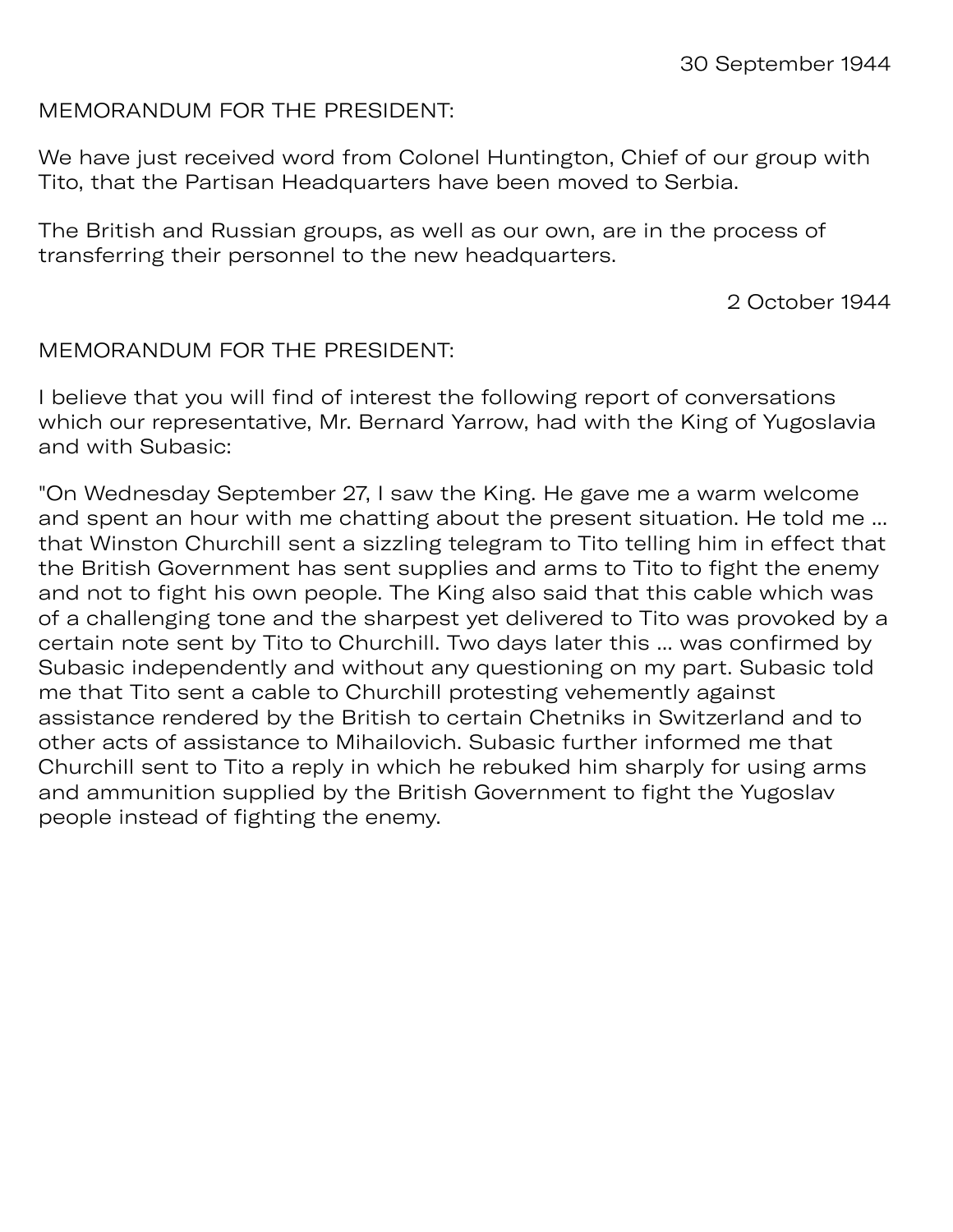We have just received the following dispatch from our representative, Mr. Bernard Yarrow, concerning a cable which Subasic has received from Stalin:

"Tonight Subasic informed me that he received a cable directly from Stalin in which Stalin stated that the National Committee of Liberation agreed to the Red Army's entrance into Yugoslavia.

"Stalin stated that the Red Army will liberate the Yugoslav people from the yoke imposed by the enemy. Stalin extended his best wishes to Subasic personally as the Prime Minister of Royal Yugoslav Government to carry out successfully the policies inaugurated by his government.

"Subasic asked that contents of cable from Stalin to him not be wired to Washington because he has not informed the British about it."

In view of the nature of this communication and the fact that the value of our informant might be seriously jeopardized, Mr. Yarrow has requested that contents of the message not be revealed.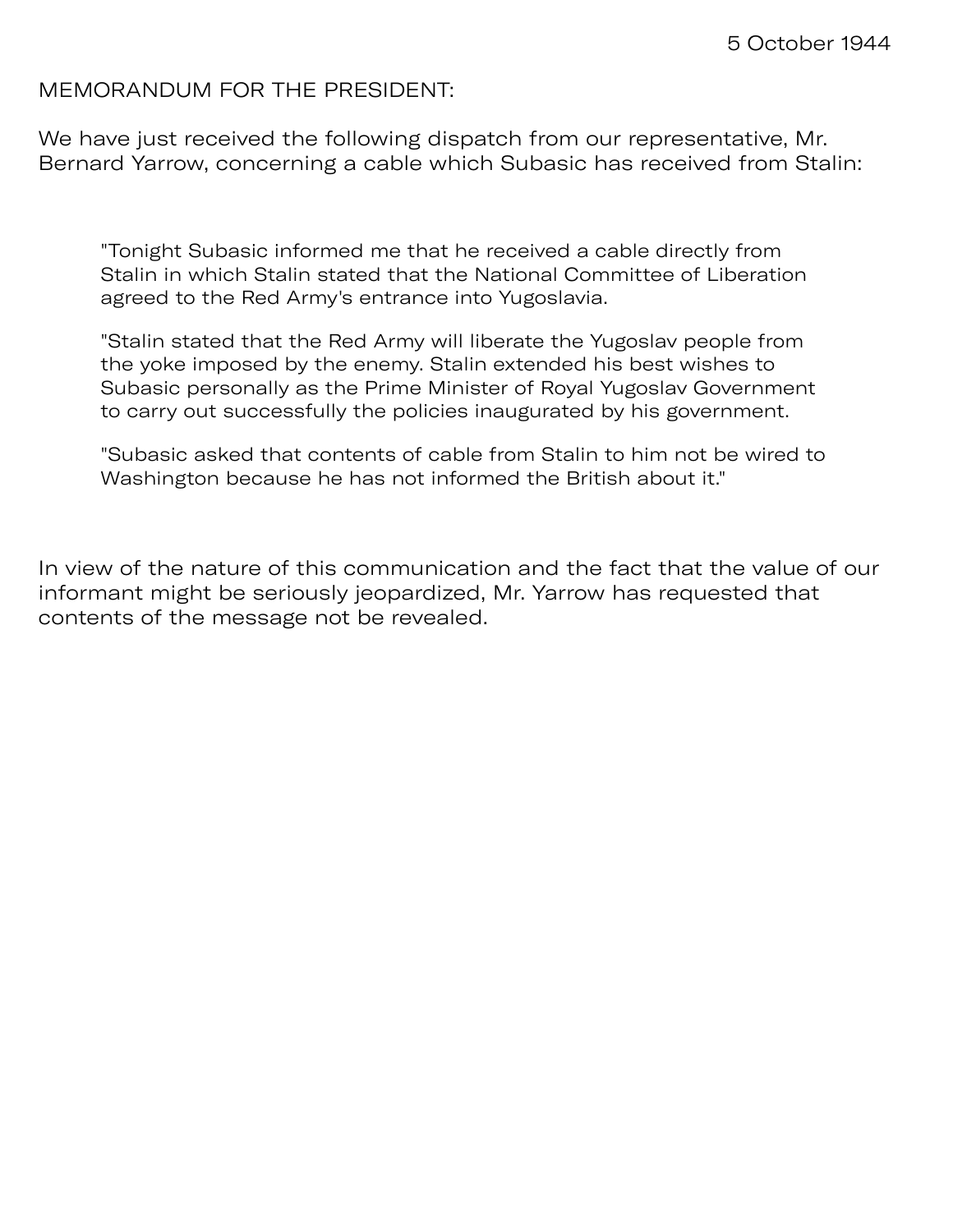The following report from our representative, Mr. Bernard Yarrow, will, I believe, be of interest to you:

"... Subasic lunched with Churchill on August 3 and asked him to provide two divisions to invade Yugoslavia, promising to capture Belgrade with assistance of Yugoslav troops within short time. Churchill stated cannot spare two divisions but assured Subasic of whole-hearted support. Before leaving for Quebec, Anthony Eden spoke to Subasic about moving government to Italy in anticipation of liberation of Yugoslavia. Subasic heard no more about it and is mystified by British verbal promises of support and lack of any real backing. Subasic believes that British in concert with Soviets working with Tito only, disregarding royal Government."

10 October 1944

#### MEMORANDUM FOR THE PRESIDENT:

The following dispatch which we have just received from our representative, Mr. Bernard Yarrow, will, I believe, be of interest to you:

"Saturday October 7 Churchill conferred with King Peter. The King telephoned Subasic from 10 Downing Street asking him to prepare a speech to be broadcast by the King upon liberation of Belgrade. Churchill wanted to see the speech by 5 P.M. The speech was prepared on time. Briefly, the King will congratulate people of Yugoslavia for bringing about their own liberation. He will thank Tito, Red Army, and American and British Allies for assistance rendered, and will appeal for unity.

"Subasic believes Tito still in Serbia with troops, not in Moscow as rumored."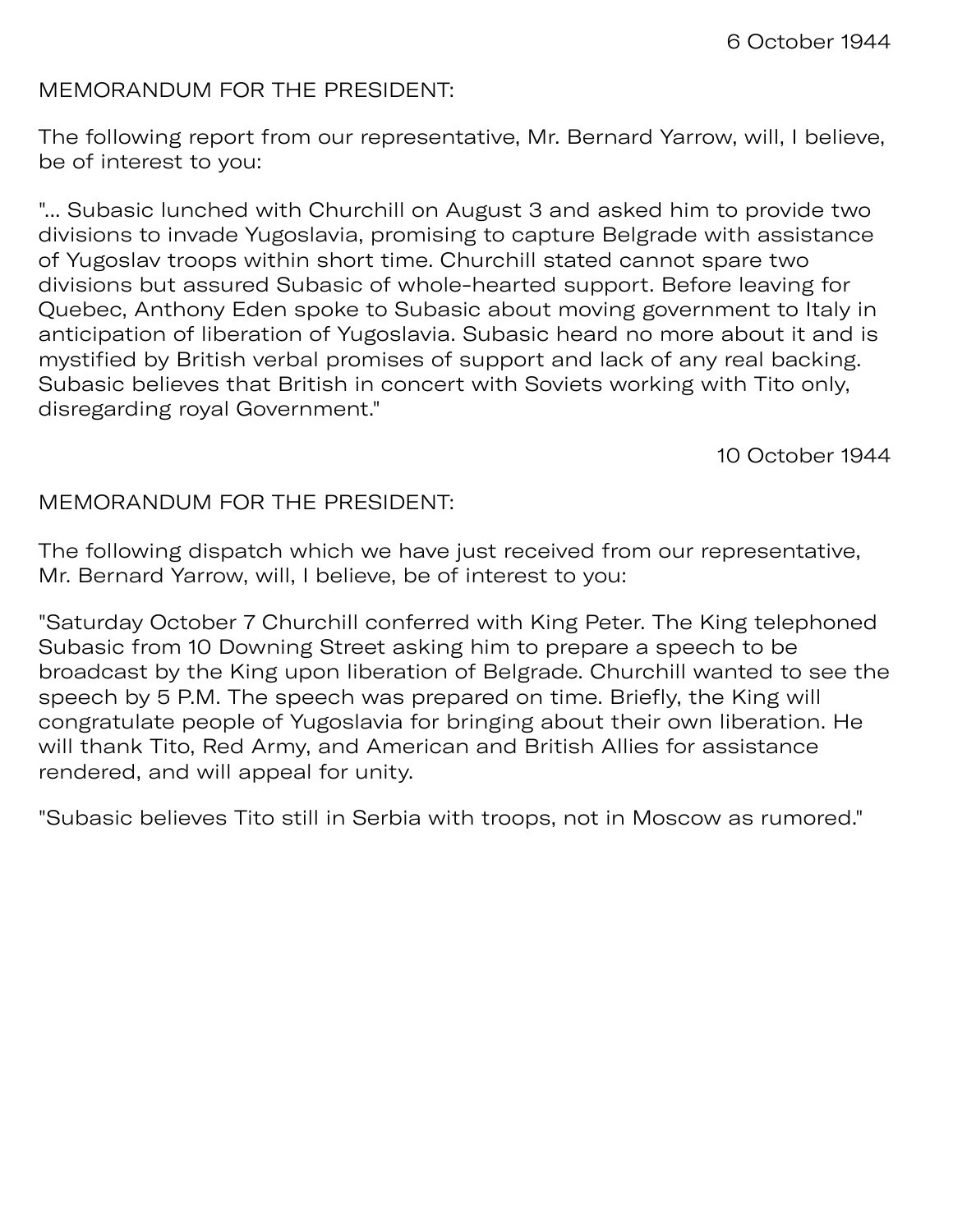I believe you will be interested in the following report which we have just received from our representative, Mr. Bernard Yarrow:

"Saw King today, October 10. He related to me his conversation with Churchill on October 7, before latter's departure for Moscow. Churchill said that he is dissatisfied with Tito's continuous non-cooperation, and will find new ways to bring pressure to bear upon him. He assured the King that he will discuss with Marshal Stalin the whole situation and will seek Stalin's assistance to exert his influence over Tito with thought of forming a single government upon liberation of Belgrade."

26 October 1944

#### MEMORANDUM FOR THE PRESIDENT:

I believe you will be interested in the attached memorandum which the Prime Minister of Yugoslavia gave to one of our representatives in London for transmission to the State Department.

#### MEMORANDUM FROM PRIME MINISTER SUBASIC

... The Royal Yugoslav Government have decided to adopt the following measures:

1) Instructions will be sent immediately to the Army personnel in the Middle East and elsewhere ordering them to join up with the National Army of Liberation in one single front. ...

3) Officers and men who ... fail to join up with the National Army of Liberation ... will be demobilized and will assume the status of refugees. ... It is to be expected that those who assume the status of refugees ... will not be allowed to return to Yugoslavia at the end of the war. ...

6) ... The Royal Yugoslav Government have already issued the strictest instructions to their Ambassador in Ankara for ... dealing with the group in Turkey (Istanbul) who have operated a secret wireless station and ... engaged in propaganda ... in opposition to ... the National Army of Liberation. ...

7) ... The Red Cross personnel in Cairo will be changed and an inquiry concerning their activities will be instituted. ...

10) The intention of the Royal Yugoslav Government in resorting to these measures is to carry out the terms of the agreement which was signed with Marshal Tito on behalf of the National Committee of Liberation on June 16 at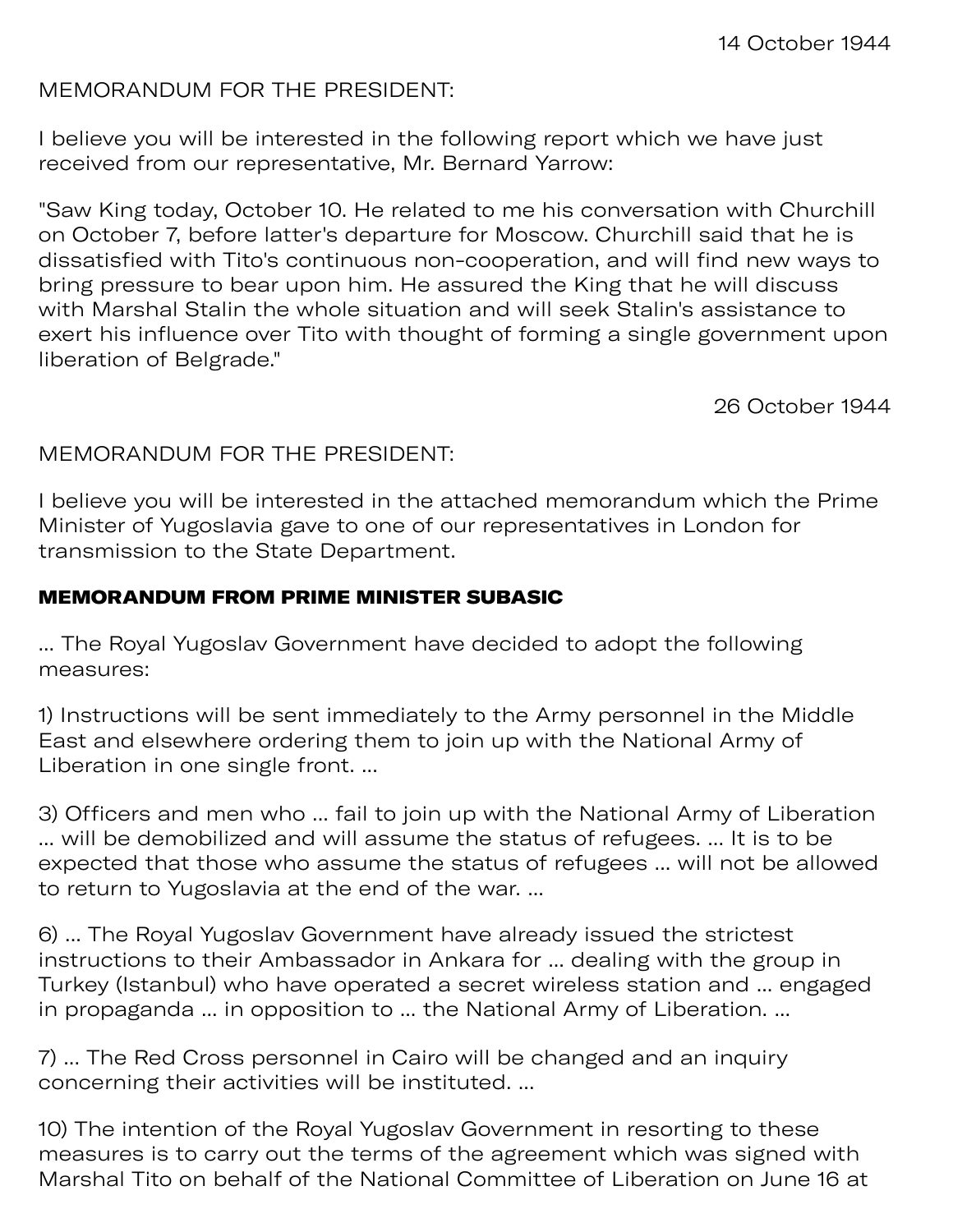... King Peter saw Churchill this afternoon. Herewith report as given me [Yarrow] by King. Stalin and Churchill discussed general Balkan situation. ... Yugoslavia military operations and administration upon liberation will be under joint British-Russian control.

... Stalin was not in principle against re-establishment of Monarchies in Balkans. He said, 'If a King can be more useful in waging war against enemy and maintaining stability after victory, he would prefer him to a makeshift Republic.' Specifically as to Peter Stalin said, 'He seems to be a young man who is close to his people.' But insisted that question of King's return be postponed until people express will by plebescite. Churchill added, 'When time comes I shall see to it that plebescite is conducted under British, Russian and American supervision.' Churchill smilingly said, 'I shall manage your campaign when time comes.'

King informed Churchill that he learned ... that Subasic before departure harbored plan to create Regency commission and appointing himself as member of same. King expressed anxiety that Subasic will attempt to perpetuate own political power and is not person upon whom King can rely to fight for his return. Churchill said that this regency idea was news to him and that it is despicable that Subasic promoted it. He assured King that if regency is suggested to him by Subasic or anyone, he will rudely reject it. He said, 'You are neither minor nor at your death bed or mentally deficient, therefore there can be no question of appointing regent.' Churchill amplified that if regent were appointed his acts of malfeasance would be charged against King hence unacceptable. Churchill made a note to send word immediately to British representative participating Tito-Subasic conferences and warn him of Subasic's regency scheme. ... Churchill said that when he met with Tito and Subasic in Italy it was he who fought the battle of the Monarchy with Tito and not Subasic. Churchill said that Tito is only a Communist and will try to put one of his followers as Prime Minister who will exercise very little power, Tito retaining same.

King asked Churchill to arrange conference between him and Tito in Churchill's presence. Churchill said, 'It is premature now but I will seek the [U.S.] President's opinion as to the advisability of such a meeting.'

Churchill expressed view that King should not under any circumstances be on Yugoslav soil at present. First because he does not wish by King's presence to legalize some of the misdeeds perpetrated by Tito against some of Yugoslav people. Second that it would be easy to assassinate him and then claim that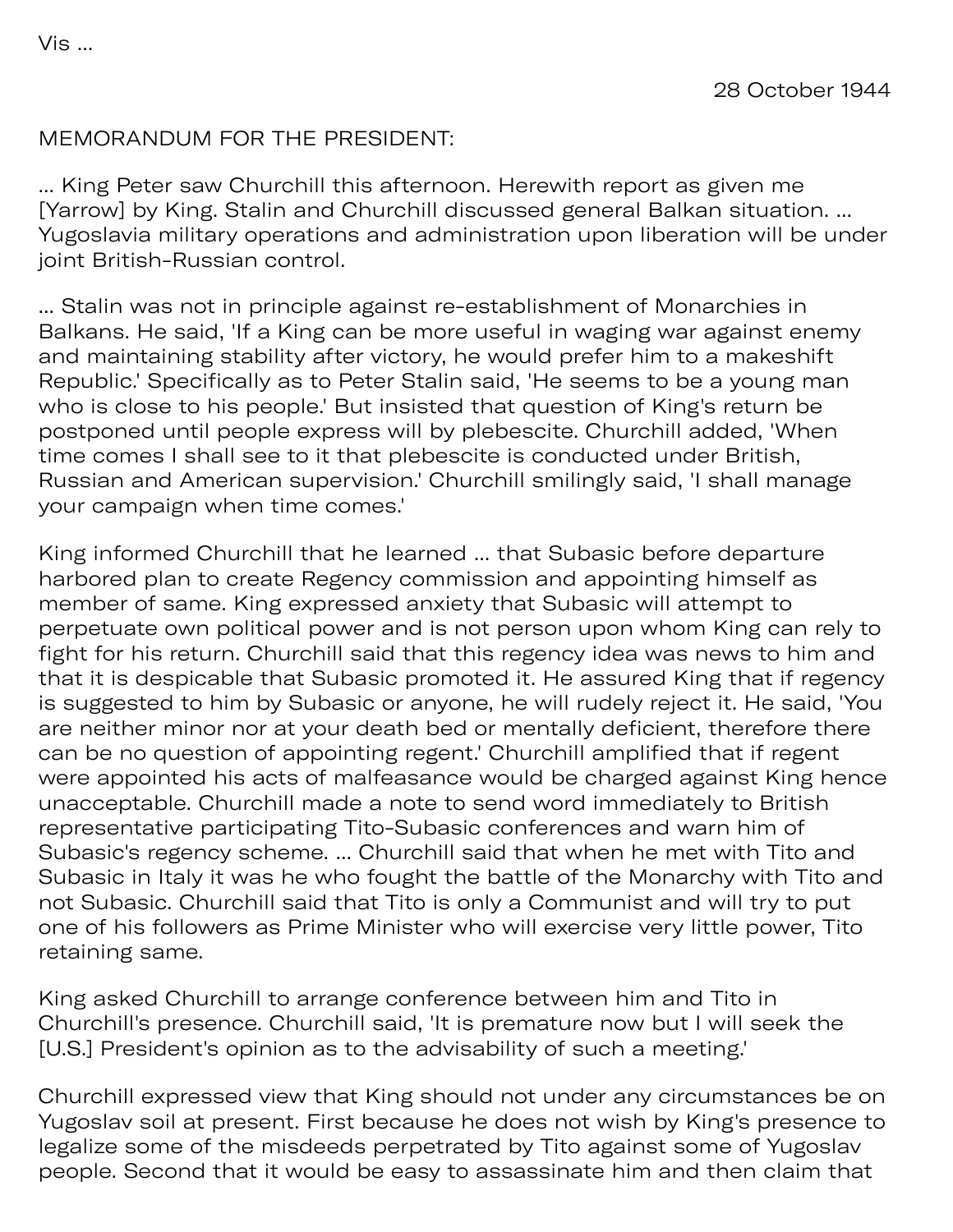p ople y t

he was murdered by German agent or Mihailovich henchmen. Churchill expressed annoyance at ... Minister of Defence placing Royal Yugoslav Air Force and Navy under Tito's command. He said that he received word from his Admiral commanding Mediterranean that he will not tolerate same.

Finally Churchill reassured King that he need not worry about Subasic-Tito conference for any agreement will have to get his sanction. He said that Stalin was not unreasonable about general Balkan situation but that of course Stalin is a very shrewd man and situation will have to be watched.

King requests you to keep this report confidential. He is concerned that Churchill may be annoyed if he suspects that King is talking.

3 November 1944

#### MEMORANDUM FOR THE PRESIDENT:

... From Mr. Yarrow:

"The King received a telephone message from Sir Alexander Cadogan requesting an audience at 2:30 P.M. on 2 November. Cadogan stated he had a message from Mr. Churchill and handed a written memorandum the text of which is as follows:

'Memorandum on agreement reached between Marshal Tito and Dr. Subasic. In accordance with the terms of this agreement, King Peter would appoint a council of 3 regents to represent his Majesty in Yugoslavia, pending the decision of the country on the ultimate form of government. ... The regents would form a government of 18 ministers from the members of Dr. Subasic's government and of the National Committee. It would be the task of the united government to conduct the plebiscite which would eventually decide upon the form of government of the country. ... The Prime Minister would be Marshal Tito, who would also be Minister of Defense and Commander-in-Chief. ... Dr. Subasic is proceeding to Moscow ... to ascertain for himself the attitude of the Soviet Government towards Yugoslavia. ...

"Cadogan then asked the King whether he had any message for Mr. Churchill. The King stated, 'Please tell Mr. Churchill that ... I was shocked by this agreement and I shall not accept it.' Cadogan then informed the King that Mr. Churchill expressed consternation at sudden departure of Subasic for Moscow without first reporting to Churchill and to King Peter. He further stated that he was not consulted by Subasic as to details of the agreement. Churchill accordingly, said Cadogan, sent a cable to the British Ambassador in Moscow instructing him to ask Subasic to proceed immediately to London to report to King Peter and Churchill. Churchill also sent cable to Stalin informing him that neither Churchill nor King Peter were consulted by Subasic during his conference with Tito with respect to agreement and specifically asked him not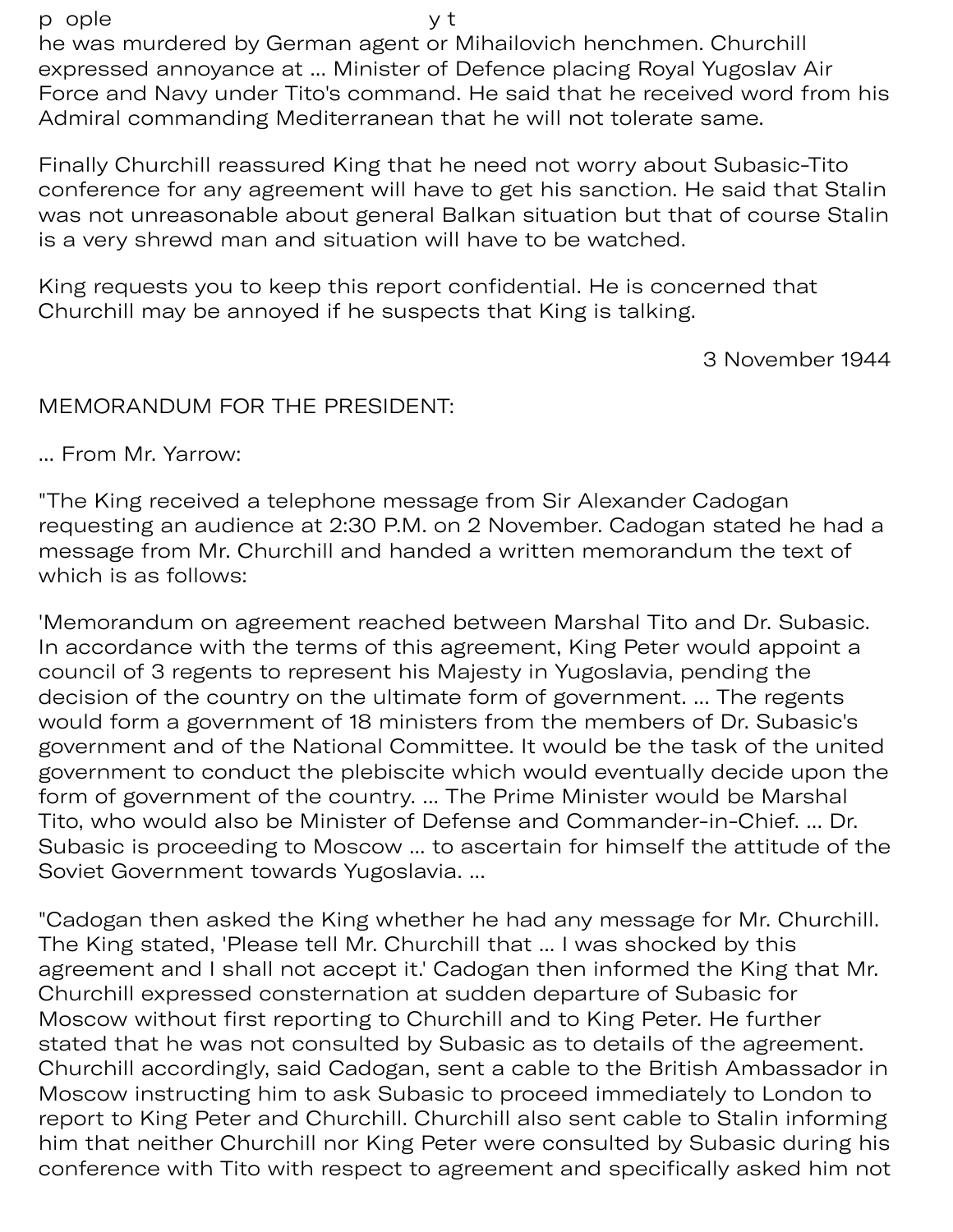sp g d sp ally ask to make any decisions until Churchill had opportunity to get a complete report of the agreement and until King Peter had opportunity to study same. ...

We have also received from our representative in Belgrade a concurrent report concerning the Tito-Subasic agreement ...:

"... Subasic said that Tito was very reasonable although urged by followers who are anxious to set up a federated republic immediately. Subasic indicated the regency compromise agreement by Tito was only to obtain immediate recognition of United States and England. If this recognition is withheld I feel that the agreement might weaken.

"Subasic plans to go to Moscow tomorrow for three or four days and will sign agreement when he returns provided presumably Peter agrees."

21 November 1944

#### MEMORANDUM FOR THE PRESIDENT:

The OSS representative in London has forwarded the following account of an interview between Prime Minister Churchill and King Peter. The information was received from King Peter immediately following the interview on 17 November:

Churchill, holding in his hand a copy of the proposed agreement between Tito and Subasich, commented to King Peter that the draft could have been worse and that it represented at least a partial victory because it recognized, for the time being, the constitutional Monarchy. "As you know," Churchill added, "I am against a Regency. ... I thought Subasich was statesman enough to see the inadvisability of such a step. But I believe this clause may be eliminated; the agreement is not yet final."

King Peter told Churchill that he regarded the agreement as a polite way to oust the King quietly, that ... he wished to disavow Subasich immediately for transgressing his powers and for proceeding to Moscow without first reporting to him. This comment, however, is said to have infuriated Churchill, who warned the King under no circumstances to take any action before Subasich has returned to London. ...

Churchill reportedly added: "You know I do not trust Tito. He surreptitiously flew to Moscow to meet with Stalin before my arrival in London. He is nothing but a Communist thug, but he is in power and we must reckon with that fact. President Roosevelt, Stalin, and I have agreed that there will be a plebiscite by which the people of Yugoslavia will decide on the question of the Monarchy. Your return, therefore, will have to be postponed until the plebiscite takes place." The King replied, "What chance have I in a plebiscite when Tito is in Yugoslavia? It will be nothing but a farce." Churchill then stated that he would insure that the plebiscite would be supervised by "impartial umpires"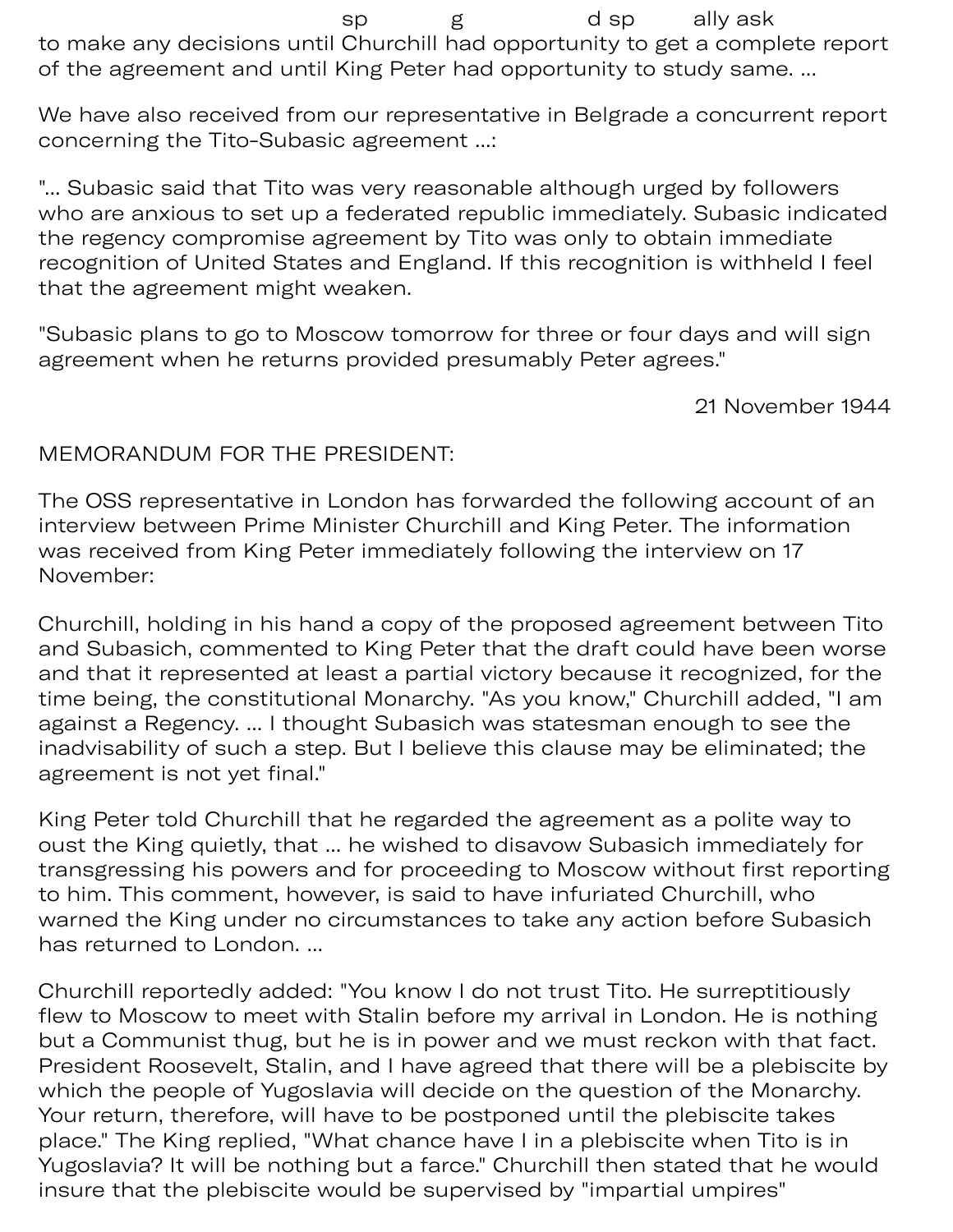including "British, Americans and Russians."

During the conversation, the King said, "I have followed your advice, Mr. Prime Minister, since I escaped from Yugoslavia, and look where I am today." To which Churchill replied, "Would you have been better off if you had followed Mihailovich?"

9 December 1944

#### MEMORANDUM FOR THE PRESIDENT:

... In a lengthy conversation with the OSS representative in Belgrade on 5 December, Subasich indicated that his visit to Moscow had been a difficult ordeal. Much time was spent discussing questions of government procedure pending a plebiscite, which Subasich feels will take place six months after the complete liberation of Yugoslavia. According to Subasich, Stalin insisted on the free expression of popular opinion in Yugoslavia and expressed abhorrence of any Yugoslav "experiments" in Communism or Bolshevism. Stalin appeared shocked to learn that some delegates to the Serb congress (the Supreme Anti-Fascist Assembly of National Liberation of Serbia, held in mid-November 1944) were elected by acclaim, which he characterized as an undemocratic procedure.

Subasich reportedly admitted to British authorities in Belgrade that the return of King Peter was out of the question at present. To the OSS representative Subasich admitted surprise at the attitude of the Serbs, whom he had considered monarchists, and added that if King Peter were to return it would cause riots and disorders. ...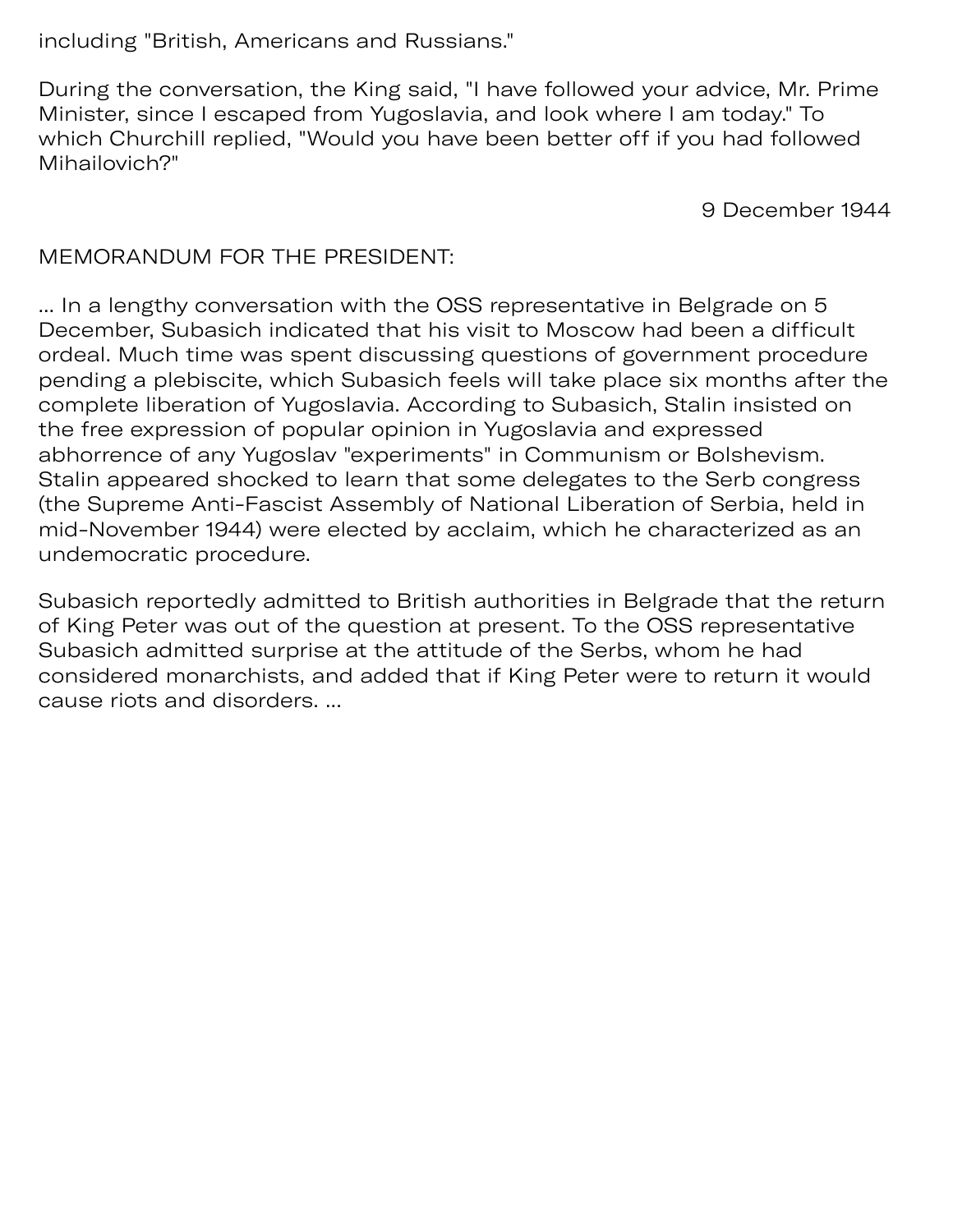... MacLean has shown the OSS representative in Belgrade a lengthy, stronglyworded, and slightly menacing message from Churchill to Tito, protesting against the non-cooperative and discourteous attitude of Tito and his subordinates toward the British. The message mentioned a number of incidents involving British naval and military operations on the Dalmatian coast. MacLean states that Tito appeared much disturbed by the communication and offered profuse apologies. At the same time, however, Tito complained that the British had failed to keep him informed of their operations, and stated that the incidents were due largely to the unexpected appearance of strong British forces in various areas.

Churchill's message also emphasized the necessity for genuinely democratic elections in implementing the Tito-Subasich agreement, and expressed the hope that all democratic groups will be free to put forward their candidates and support them in election campaigns. Churchill added that he expects the question of the monarchy will be put directly to the electorate and that the vote will be by free and secret ballot. (Subasich had informed the OSS representative in Belgrade that present plans call for a constitutional assembly and not the electorate to decide this issue.)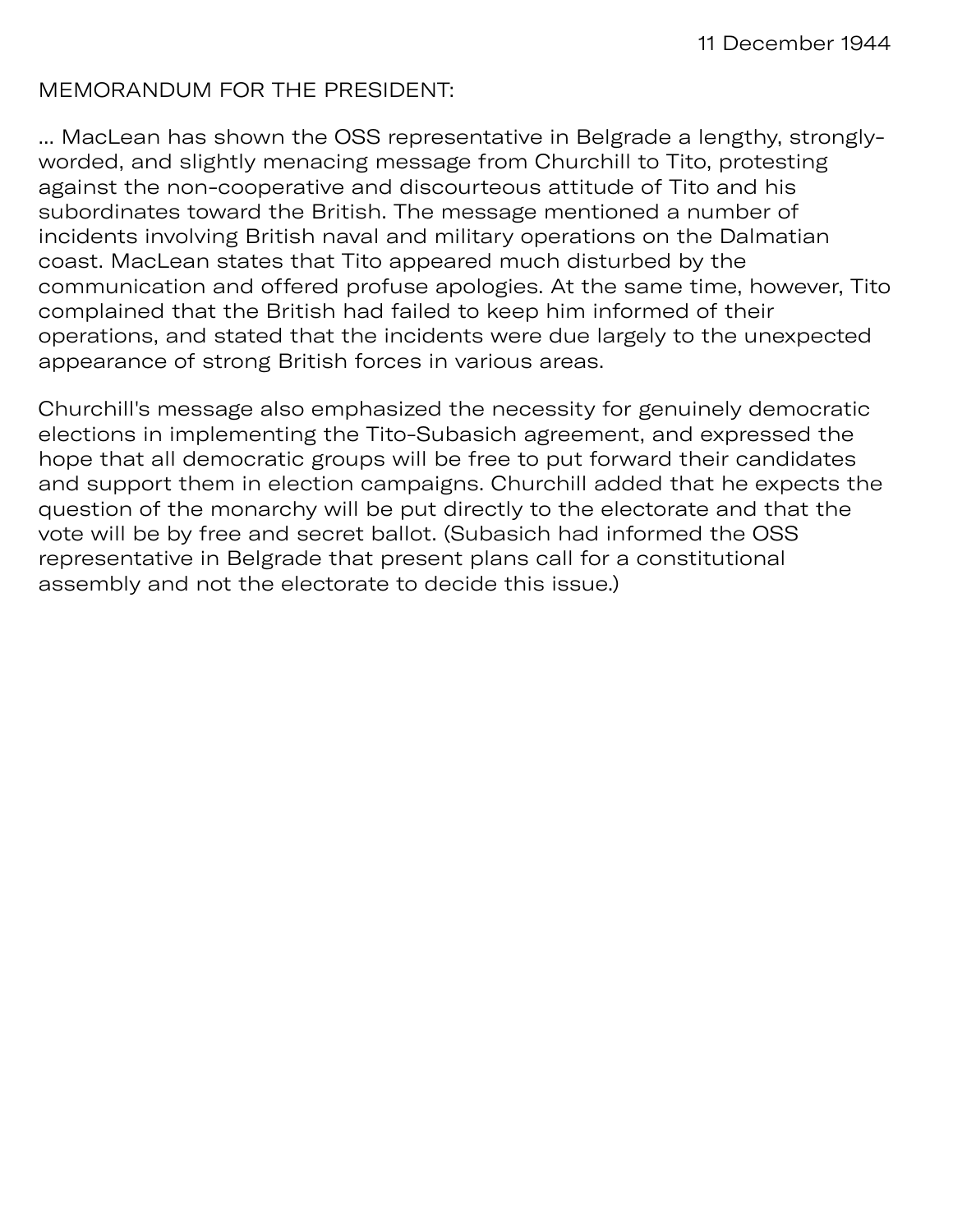... From our representative Mr. Bernard Yarrow ... :

"King saw Churchill at 3:00 P.M. on 13 December. The conference lasted 1 hour. ...

"In discussing Tito-Subasic agreement Churchill said, 'I advise you to sign this agreement for with it the constitutional monarchy is helped to some extent and it is not as bad as it looks. If you sign it there is still a chance for you. If you refuse to sign Tito may form his own government and banish you forever from Yugoslavia. I cannot make up your mind for you. It will have to be your own decision. You are your own master. Think about it and don't rush. You can take your time and we shall discuss it further.' Churchill suggested that King and Subasic meet with him on Friday at 5:00 P.M. King agreed. ..."

Subsequent to the receipt of the report set forth above we have just received another dispatch dated 14 December 1944 from Mr. Yarrow, which reads as follows:

"King Peter decided to seek advice and assistance of godfather, King George of England. Peter telephoned him today and will see King George this afternoon or tomorrow morning."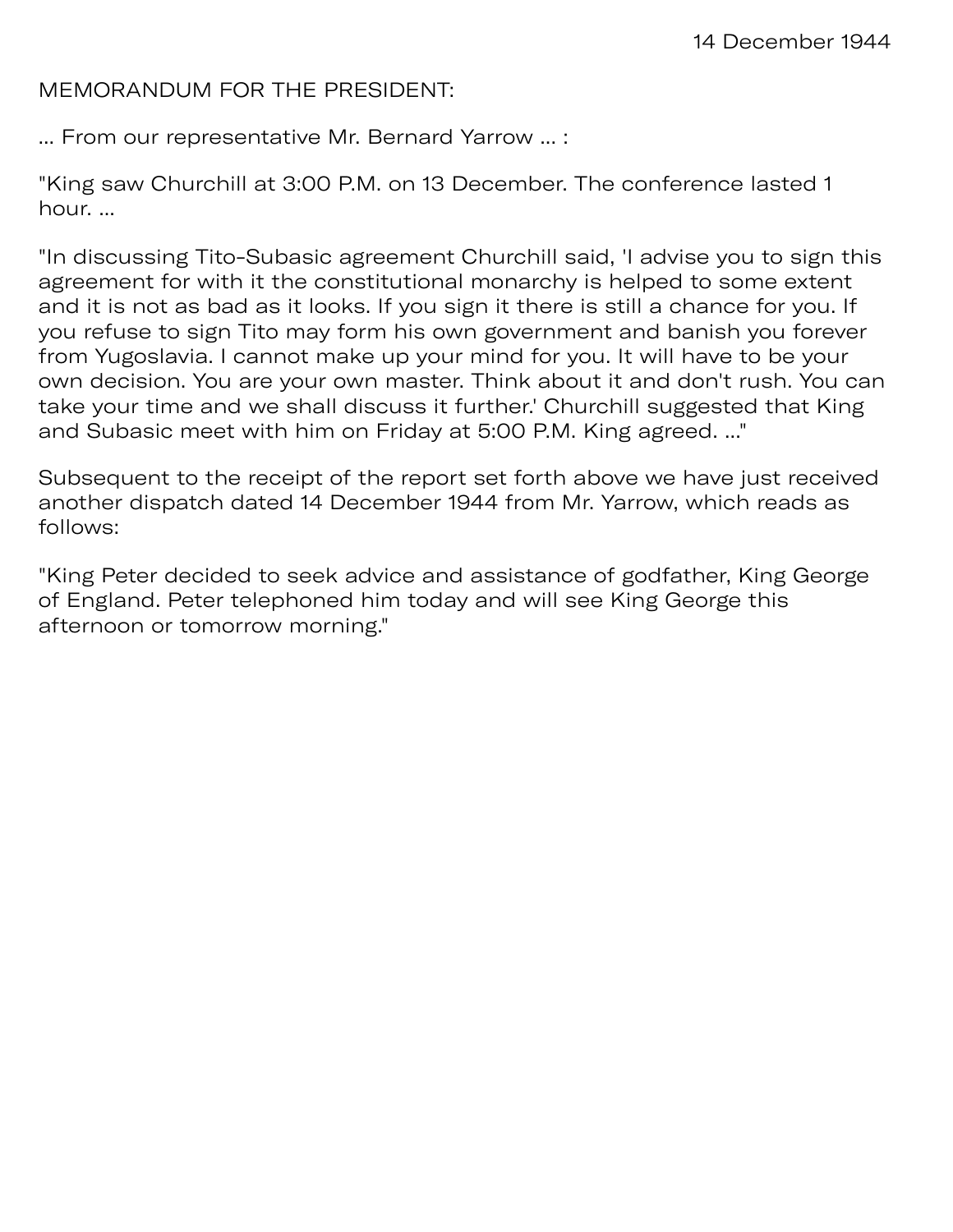We have just received by pouch a report of a conference which our representative Mr. Bernard Yarrow had with Subasic on 15 December 1944. ...

"Yesterday, December 15, 1 had a long discussion with Prime Minister Subasic. Knowing him as I do for the last two years, I should like to say that I am pretty certain that he spoke his mind to me and was utterly frank in those matters which he related....

"When Subasic got to Bari on his last trip, he was met by an official of the British Foreign Office, Mr. Philip Broad. Mr. Broad suggested that he accompany the Prime Minister on his trip to Yugoslavia, to which the Prime Minister replied that he appreciated very much the kindness of Mr. Broad to be of assistance to him but he preferred to conduct his negotiations with Tito alone. He amplified his statement by saying that he did not wish it to be said among the National Committee of Liberation that he was traveling around with a British representative of the Foreign Office. ...

"The Prime Minister related to me that when he first got to Belgrade after its liberation he knew by that time that he was condemned on an alleged indictment that he was responsible for the death of many communists, whom he interned before the Germans advanced into Yugoslavia, because be did not release them in time. Instead of evading the issue, said the Prime Minister, he delivered a two hour talk before the National Committee of Liberation in the presence of Tito, who brought him into the Assembly. He told me how, after the two hour talk, he convinced them that he was not responsible in any manner for the deaths at the hands of the Germans.

"He told them of his impressions of America and I could gather that he tried to give them the impression that he was very well acquainted with the policy of the American Government, has contacts with officials of that Government and would be in a position to handle Yugoslav affairs more successfully because of his presence in America for two years and the contacts established by him there.

"The attitude of the members of the National Committee of Liberation towards him was, according to Subasic, most cautious and distant. He heard rumors that they were regarding him as a spy and agent for King Peter II and were most uncommunicative with him.

"The Russians, during his stay in Belgrade, were exceedingly cordial to him and showed every sign of consideration and attention. He struck up a friendship with General Kornieff, who was the head of the Russian military mission in Yugoslavia. It was Kornieff who had a large comfortable chair built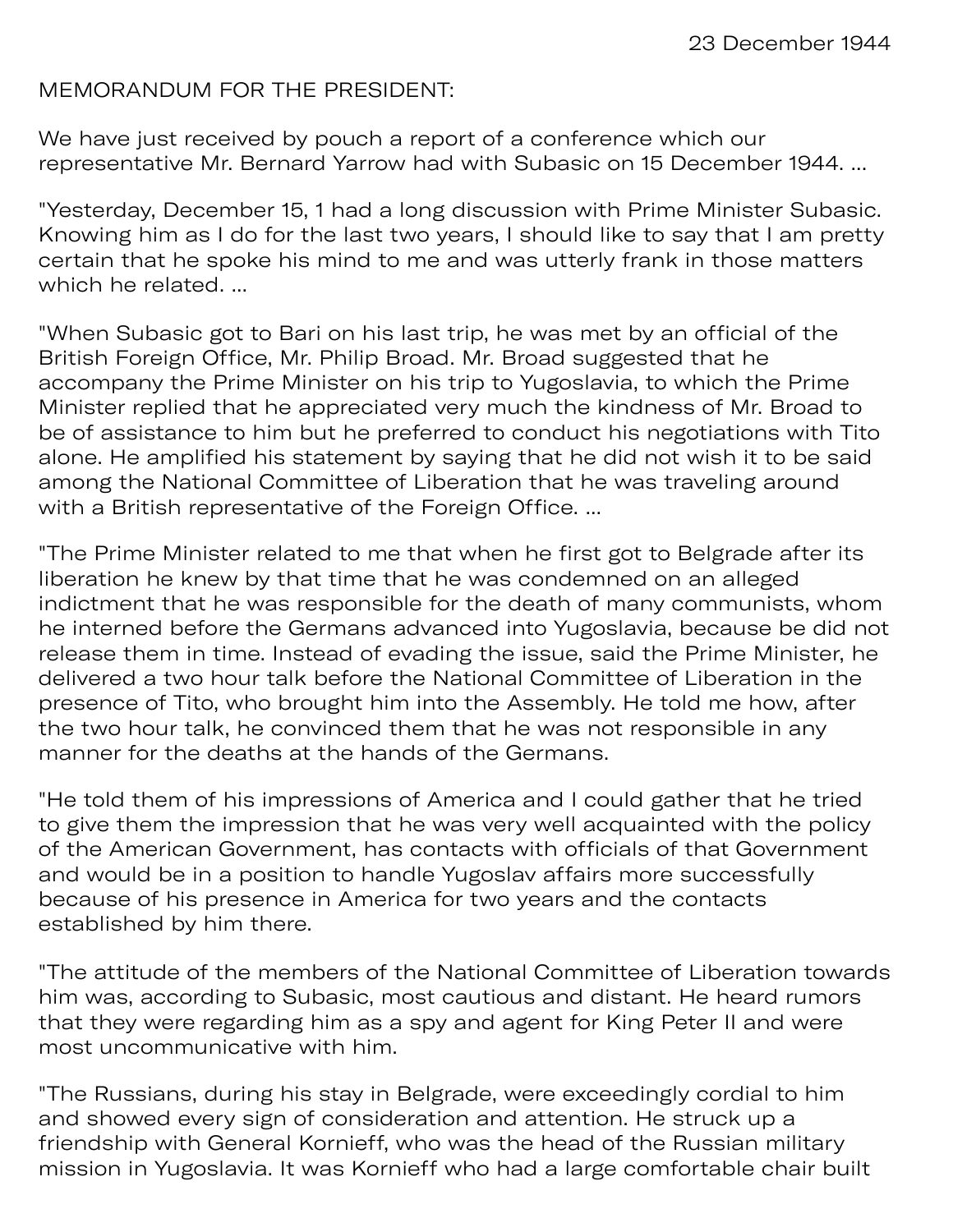in the Douglas plane which took him eventually from Belgrade to Rumania. Later on Subasic got to know and became very friendly with Colonel Melnikoff, who, although a colonel in rank, has more authority and power, according to Subasic, than General Kornieff. It was Melnikoff who accompanied the Prime Minister to Russia when he undertook his trip to see Stalin.

"The Prime Minister related to me the following incident: before his departure from Yugoslavia to Ploesti, General Kornieff asked him whether he would prefer to fly in a Russian or Yugoslav plane, that they were both of the Douglas model built in Russia. Kornieff said he was asking the question because on the Yugoslav plane there was the Red Star emblem. The Prime Minister replied to Kornieff that he did not mind the star as long as the plane was a Yugoslav plane.

"The Prime Minister spoke to me at length about Tito. He told me he found Tito to be exceedingly reasonable, that although he is a devoted communist by 'religion' he found no traces of his ideology as far as Yugoslavia is concerned. He regards him primarily as a Croat and a good Yugoslav. Tito became exceedingly friendly to Subasic, according to his report.

"Tito told Subasic that he is surrounded by a bunch of incompetent persons who, although good communists at heart, know very little about how to handle affairs of state. He complained to him time and again of the troubles they cause him by their ignorance and incompetence. Said Tito, 'You, Subasic, can be of the greatest assistance to me and Yugoslavia. You can handle delicately and tactfully our relations with the western democracies and America. It is too bad that we are both Croats but we shall manage and make Yugoslavia in the future a happy democratic state.'

"The Prime Minister related to me that when he was brought by Major General Velebit to Yugoslavia, it was to Vrsac where Tito's headquarters were located that he was escorted. The General left him in the hall where he waited for fifteen minutes and when Tito came out he turned to Velebit in great rage and said, 'My instructions were not to bring the Prime Minister to me. You always mix things up. You know that I wanted to come and greet the Prime Minister at his villa instead of him coming to me.' The Prime Minister cited to me that incident as an example of the respect with which Tito is treating him. He said that it was at Tito's request that he saw Stalin. He stated that it was exceedingly important for him to meet with Stalin and discuss with him in detail the state of affairs of Yugoslavia and therefore he took the trip at Tito's request.

"Another incident related to me by Subasic as proof of Tito's trust in him was that the Prime Minister suggested to appoint Dr. Ante Pavelic, formerly his secretary in New York, as Counsel General and perhaps Minister in South Africa. Subasic told Tito that of course it was a bit embarrassing to appoint Dr. Pavelic to that post because he bears the very same name as the Croatian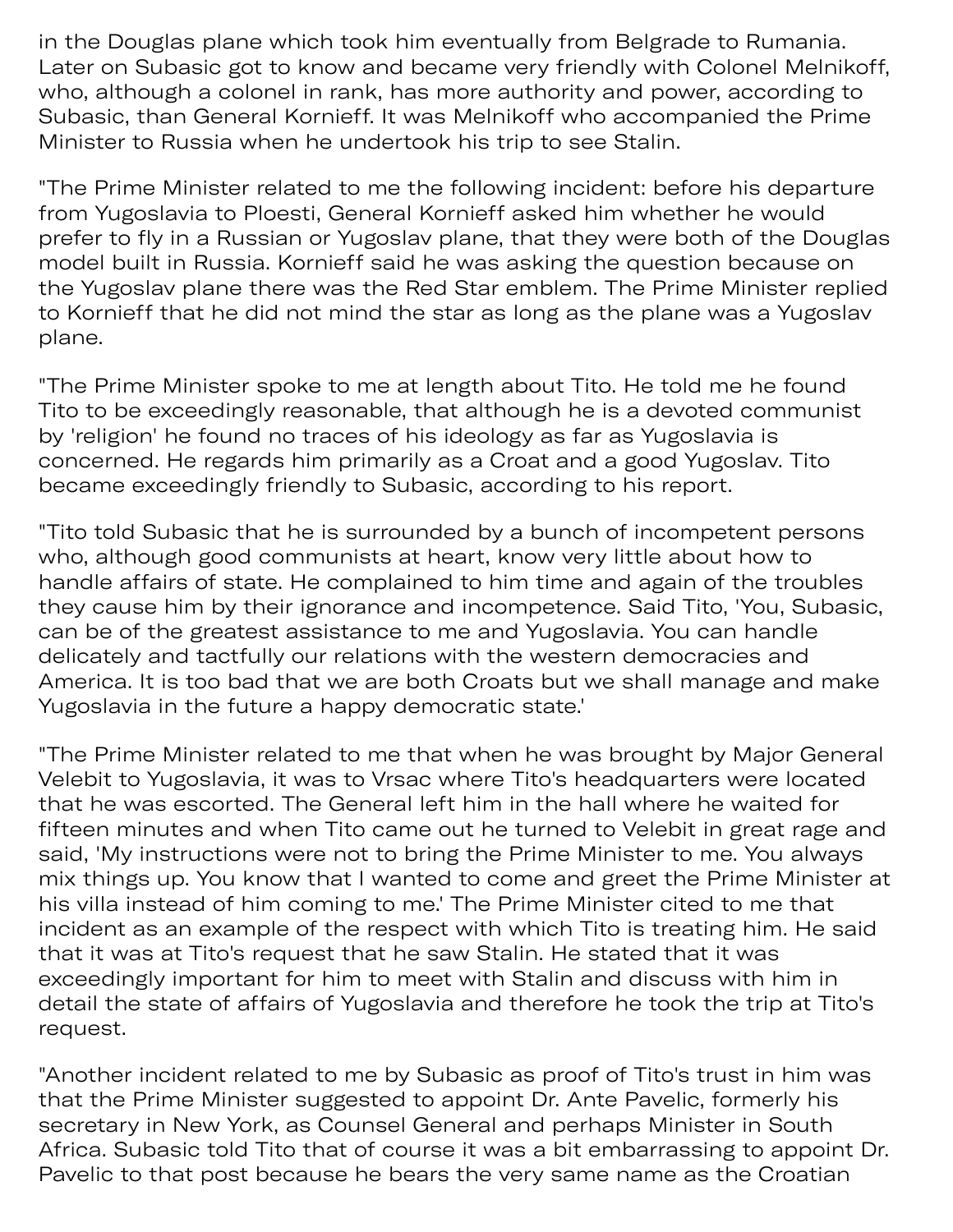quisling. Tito, however, dismissed that obstacle saying, 'What difference does it make what his name is. If you find him reliable I shall appoint him as Minister to South Africa when I become Prime Minister.'

"... Tito begged the Prime Minister to accept the portfolio of Minister of Foreign Affairs. According to the Prime Minister, Tito assured him that he will give him complete freedom of action and will be guided entirely in the field of foreign policy by Subasic's sugestions and ideas. Tito told the Prime Minister that he is contemplating to cultivate the close cooperation of the western democracies and America. ...

"Prime Minister related to me further that Tito, although he will never pursue a policy against the interest of Russia, will nevertheless attempt his utmost to build up a closer economic and diplomatic relationship between Yugoslavia and Great Britain and the United States.

"The Prime Minister told me that Tito was distressed a couple of weeks ago when he received a letter from Churchill, couched in the sharpest language he has ever received from Churchill. Subasic told me that he personally saw that letter and gave me the following account of same:

"It seems that Churchill recently sent a request to Tito for permission to land several divisions of Anglo-American troops in western Croatia along the Dalmatia coast. Tito refused categorically to permit Anglo-American troops to land in Croatia. Thereafter Churchill sent his famous letter to Tito in which he upbraided Tito in no uncertain terms and told him that Allied troops can land wherever they wish if the military operations require it.

"Tito, according to Subasic, was terribly shaken up and distraught over the message and took the point of view that he would not give in to Churchill because he was fearful, as he stated to Subasic, that the Croatian separatists and all elements in Croatia who are against Tito, would seize upon the opportunity to separate from Yugoslavia. Tito was very nervous that the presence of Allied troops in Croatia and Dalmatia would jeopardize his position and would afford the Croatian nationalistic elements an opportunity to rally against the National Committee of Liberation.

"Subasic told me confidentially that he shared entirely Tito's point of view. He told me that he knows only too well that the Vatican is trying to organize a federation of Catholic states into which Croatia should be included and that he favors Tito's feeling that Croatian separatists would avail themselves of the opportunity when the Allied troops landed in Yugoslavia to march against the Partisans.

"Subasic told me that Churchill was exceedingly nervous and jittery when he left for Moscow but that he, Subasic, could see no other way and hopes to pacify Churchill when he sees him. He will try to explain to him that he did it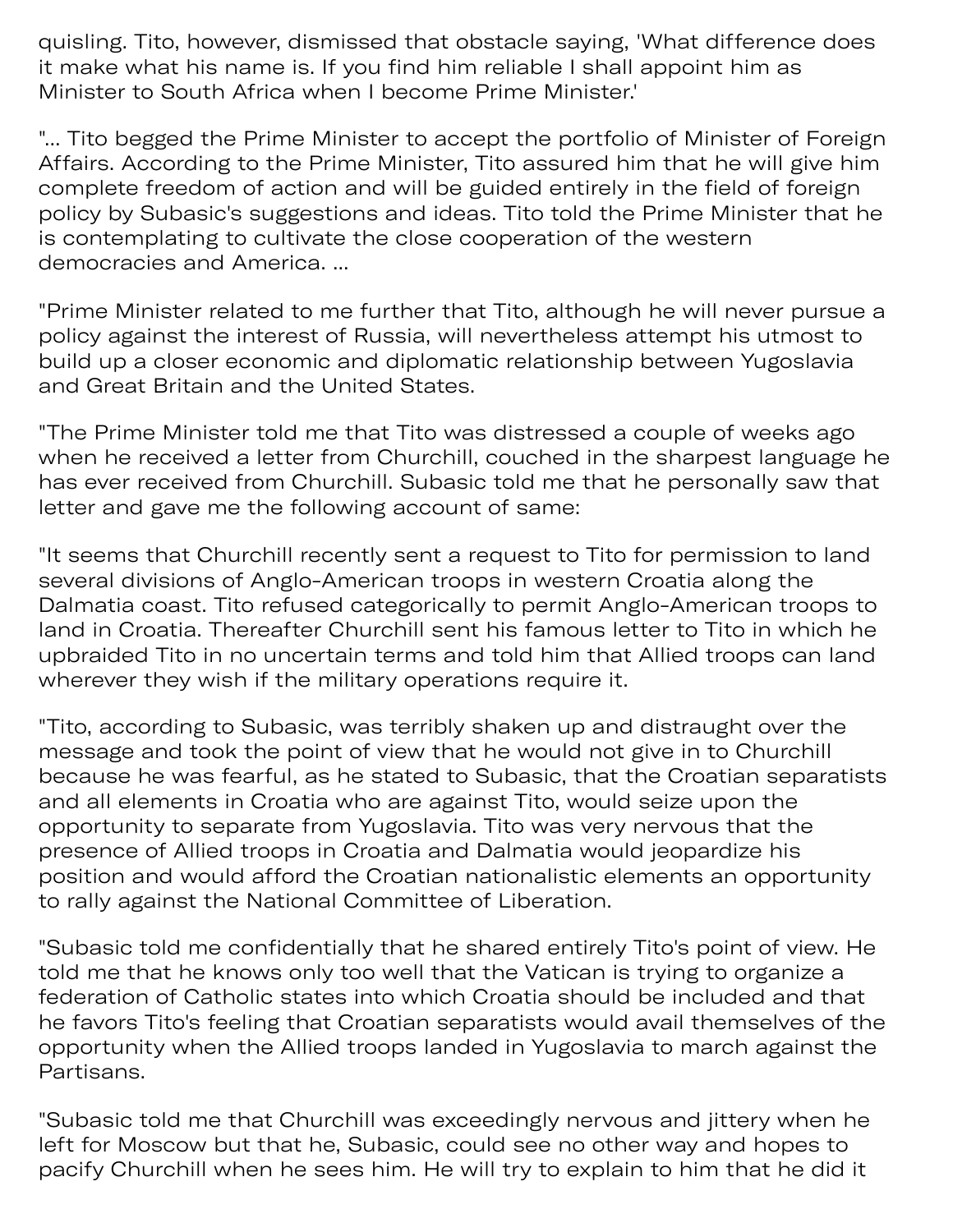### p y Chur y t xplain t

for one reason only: to come to an agreement with Tito and that he needed Stalin's backing in dealing with the members of the National Committee of Liberation.

"In relating his story yesterday, Dr. Subasic told me that at the very beginning Stalin opened the conversation saying, 'You understand, Ivan Oissipovic, (addressing him in Slavic style, calling him by his first name and the first name of his father) that Churchill and I have agreed to work out our arrangement on Yugoslavia on a fifty-fifty basis.' He said Stalin was very cautious with him when they spoke about diplomatic matters, but again, the Prime Minister reiterated, Stalin warned him not to try to emulate Soviet Russia. Stalin allegedly said, 'You have not the territory of Russia nor the people of Russia. You are a small country of small landowners in the heart of Europe. You will have to build your state upon democratic principles with equal representation for all the national groups of Yugoslavia. You will have to seek economic assistance from America the way we here in Russia are planning to do after the war is over.' Stalin, according to Subasic, spoke in 'very warm terms about the United States.'

"Discussing the monarchy, Stalin wanted to know from Subasic what the people's feelings are about King Peter, II. Subasic confided in me for the first time that the King is not popular in Croatia, Macedonia and Slovenia but that he has some following, of course, in Serbia, and that he told this to Stalin. Stalin replied that he does not care whether there is a monarchy or a republican form of government but no one should force the people to accept a monarchy if they do not wish it.

"Upon returning to Yugoslavia from Moscow, Subasic told me that his prestige went up tremendously in Yugoslavia. The members of the National Committee of Liberation who condemned him first and treated him like a spy and agent for the monarchy made every effort to cultivate his friendship. He told me that he found an entirely different attitude when he returned to Yugoslavia. That was one reason why he is glad that he took the trip to see Stalin. ...

"Talking further to me about King Peter, Subasic confided in me in no uncertain terms that he regards King Peter's chances to return to Yugoslavia as absolutely nil. He said that he is convinced that King Peter will never return but added, 'Why should I destroy his hopes.'

"... Subasic told me as a deep secret that there are several Partisan divisions at the Dalmatian coastline and that if the British troops should land in Yugoslavia along the Dalmatian coast they will meet with a formidable resistance on the part of the Partisans. He said that he hopes Churchill will not repeat the mistake in Yugoslavia that he made in Athens. ..."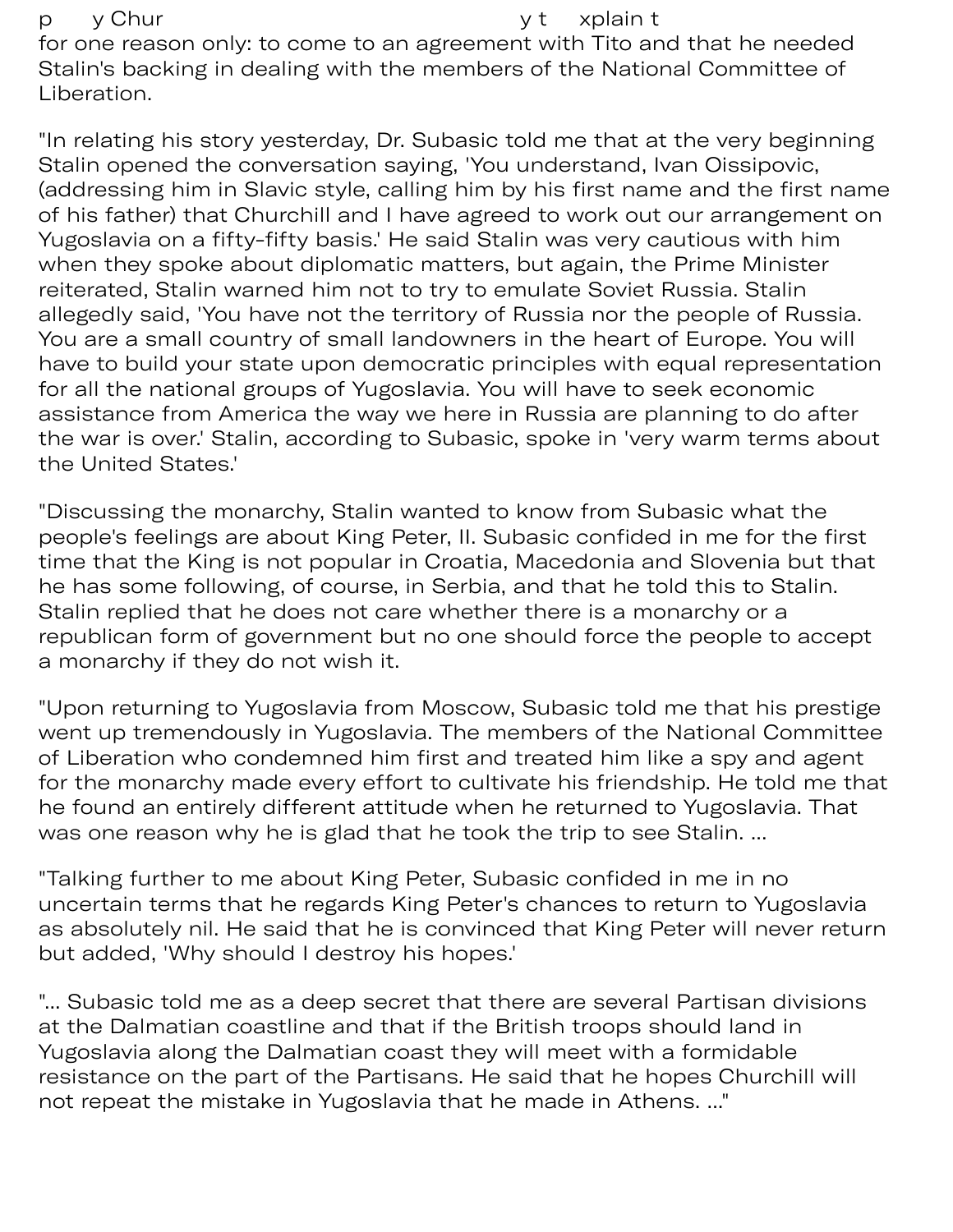... From ... Yarrow:

"Saw Subasic yesterday December 27th. He expressed great annoyance at the King's failure to see him during last week. Subasic stated that if King refuses to sign agreement he will forever forfeit his chances to be King. Signing of agreement will in Subasic's opinion arouse sympathy for King and enhance his prestige. Subasic added that in event of King's refusal to sign, a new government will be formed nevertheless. Subasic has not seen Churchill.

"Saw King this afternoon December 28th. King contemplating to prepare extensive memorandum explaining unconstitutionality of present agreements. Told me he will forward copies of same when ready to Churchill, British Foreign Office, Ambassador Patterson and may even send copy to Moscow. King determined to insist upon naming regency. Princess Aspasia and Queen Alexandra exerting utmost pressure on King not to yield."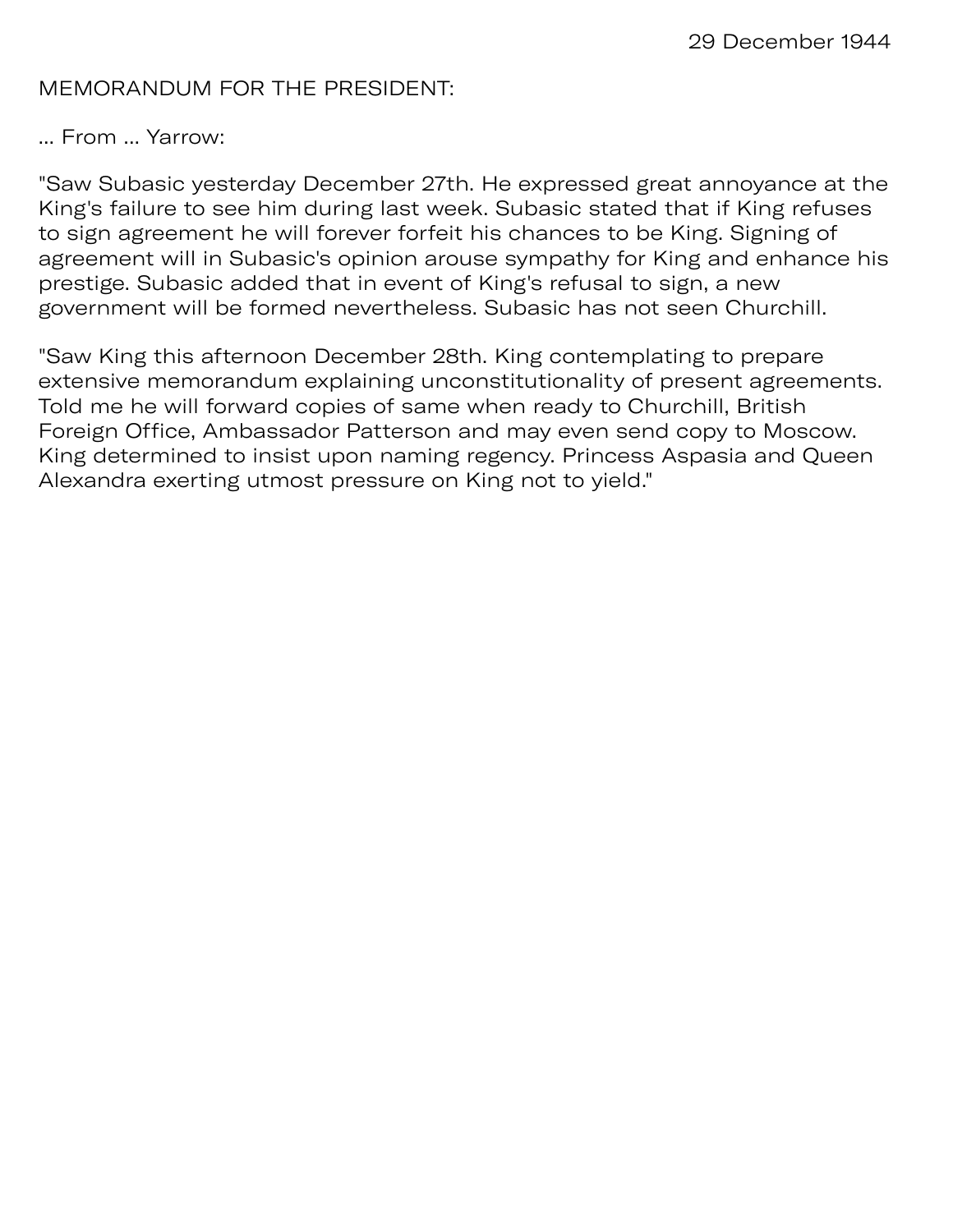... From ... Yarrow:

"Dined with Subasic last night, very perturbed over present situation. Has appointment with Churchill Monday afternoon, 8 January, prior to British cabinet meeting dealing with Yugoslavia problem.

"King George of Greece saw King Peter and told latter that he was given the '3rd degree'. He spent with Churchill from 1000 p.m. to 0500 a.m. when he finally weakened and gave consent to Regent's appointment. Peter is full of determination not to follow same path."

11 January 1945

#### MEMORANDUM FOR THE PRESIDENT:

The following information has been transmitted by the OSS representative in London:

On the night of 10 January, at 2300 hours, King Peter completed deliberations with his advisors concerning his final reply to Churchill on the proposed agreement between the Yugoslav Government-in-Exile and Marshall Tito's Partisan administration. The letter to Churchill [rejecting the proposals concerning a regency and the delegation of legislative powers to the Partisan Anti-Fascist Council] was to be delivered on the morning of 11 January. At 1200 noon on 11 January it was planned to release the King's decision in a communique.

At 1100 on the morning of 11 January, British Ambassador Stevenson learned from King Peter's adjutant the contents of the proposed communique ... Stevenson telephoned to King Peter and Princess Aspasia Eden's instructions and warning not under any circumstances to release the communique to the press. Eden himself telephoned King Peter at his country residence requesting an immediate interview. 42 press representatives who had gathered at the Royal Yugoslav Court to receive the promised communique were informed, much to their annoyance, that last-minute developments had prevented its publication. ...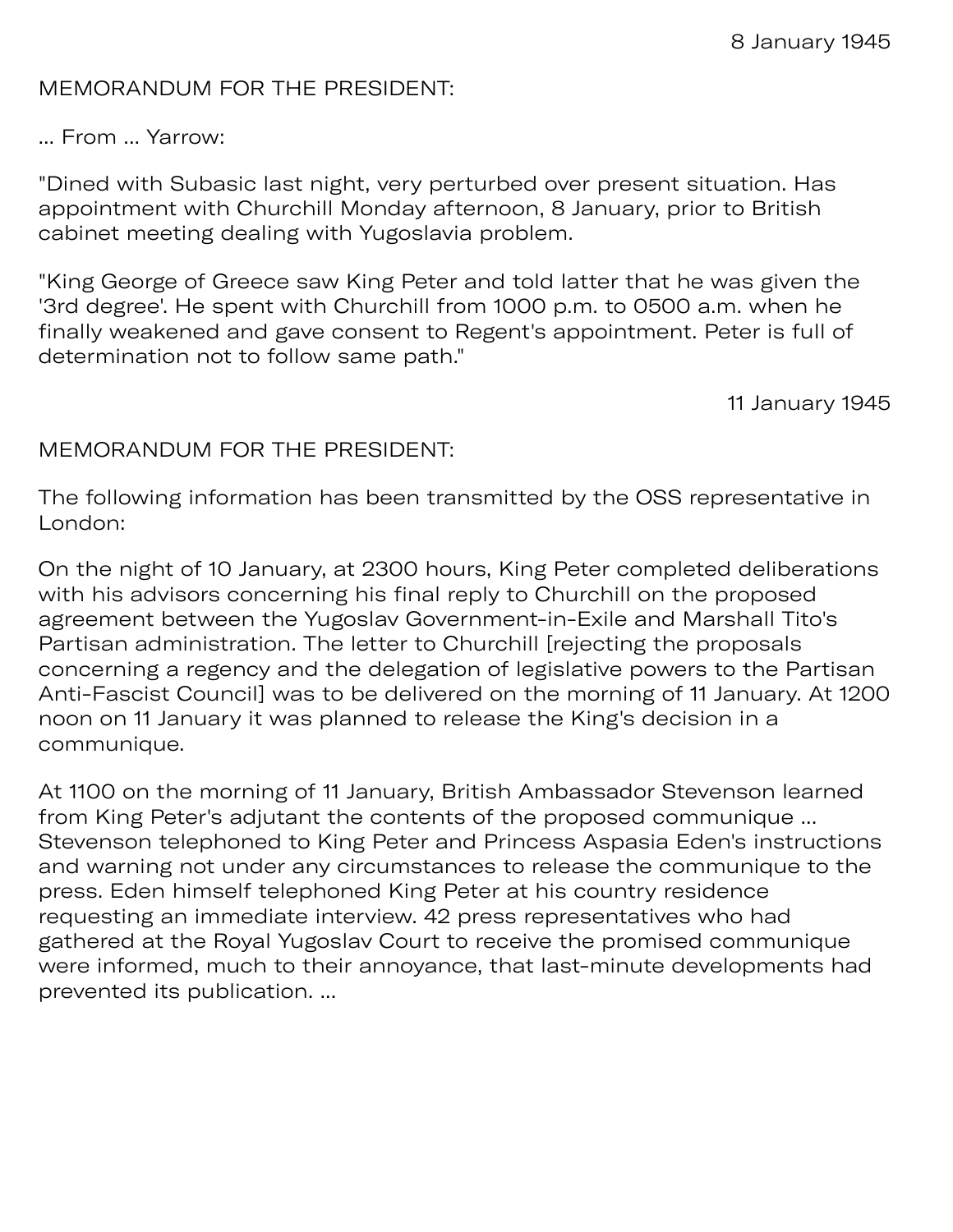The OSS representative in London has transmitted the following information:

In a recent conference with the OSS representative, Premier Subasich summarized his conference of 8 January with Prime Minister Churchill. ...

According to Subasich, Churchill declared: "I do not like this agreement. It appears to set up a dictatorship by Tito, who has the army under his control. But I do not see any other way to solve the problem and I shall advise the King to sign the agreement." Churchill further pointed out that the agreement does not provide for the free functioning of other political parties [than those included in the Partisan movement] and emphasized that the members of the Avnoj [the Partisan Anti-Fascist Council of National Liberation] are not elected representatives of the people. Subasich replied that he is contemplating the possibility of broadening the Avnoj by inclusion of former parliamentarians now in Yugoslavia.

In conversation with the OSS representative, Subasich complained of not having seen King Peter for three weeks. He expressed concern over the "unfounded fears" of Britain and the United States that a Communist dictatorship will be installed in Yugoslavia, adding that the people of Yugoslavia want only a democracy and will insist on this form of government. Even Stalin himself, said Subasich, does not wish a Communist regime in Yugoslavia. Finally, Subasich expressed his hope that "the King will himself grant concessions rather than have them taken by the masses themselves."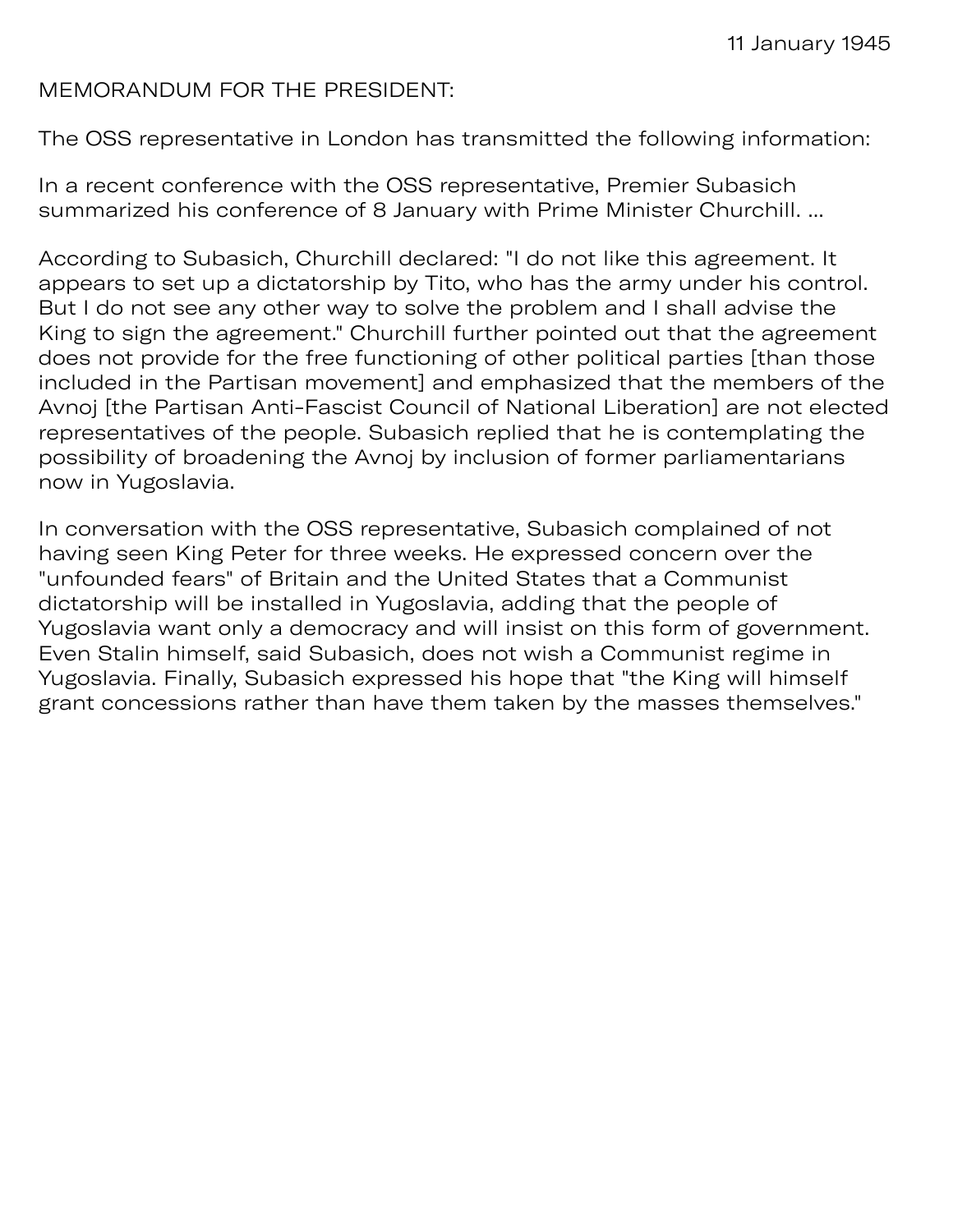The following information has been transmitted by the OSS representative in London:

On 27 January, Ambassador Stevenson handed Subasich a written communication from the British Foreign Office, stating that the Foreign office had received a telegram from Stalin with reference to Churchill's speech of 16 January. The telegram expressed Stalin's opinion that the Yugoslav Government should depart at once for Belgrade and fuse with the Tito government, which would then name a Regency. Churchill replied to this telegram that he wanted United States consent, which had not yet been received.

In spite of this information, the Yugoslav Cabinet again expressed itself as unanimously opposed to leaving London until a settlement had been reached with King Peter. Peter is still holding firmly to his position, but desires help "in defense of the people's liberties." Partisan General Velebit is conferring with leaders of the progressive democratic parties. Subasich is in a state of physical collapse and has begged the King for two days rest.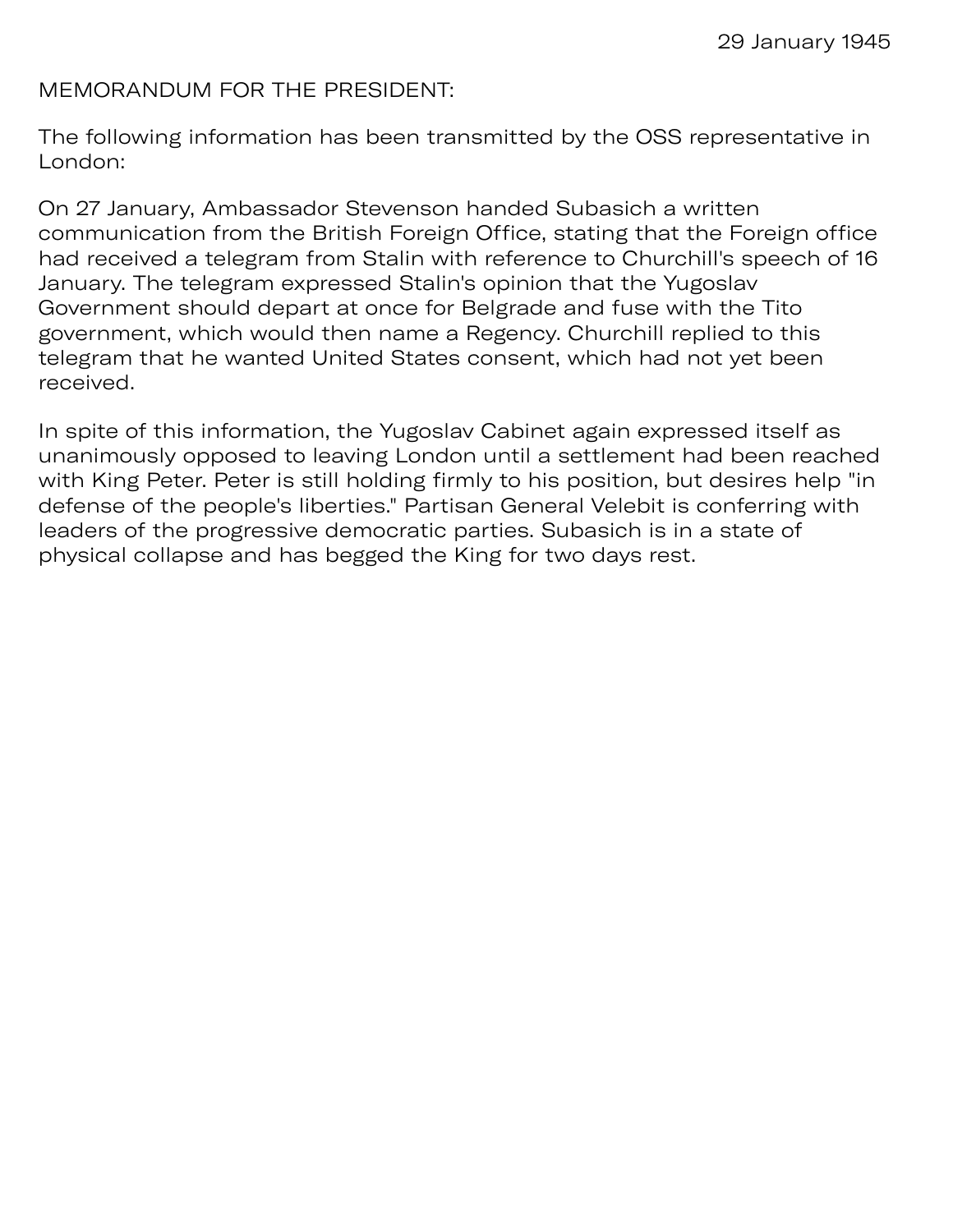The OSS representative in London has transmitted the following information:

Premier Subasich has stated that the entire Yugoslav Cabinet will leave on Thursday, 15 February, for Belgrade with the consent of King Peter. The King's nominations for the Regency, Milan Grol, Yuray Shutay (Sutej ), and Dushan Sernets (Sernec), will be submitted by Subasich for Tito's approval.

26 February 1945

#### MEMORANDUM FOR THE PRESIDENT:

The following information has been transmitted by the OSS representative in Belgrade:

Premier Subasich, who is currently negotiating with Partisan leaders in Belgrade, states that he continues to find Marshal Tito most reasonable, but that Tito's subordinates are more difficult. Many of the latter, Subasich explains, have had little opportunity to learn about the United States or Britain, and hence underrate their importance. Subasich said he would endeavor to carry out King Peter's instructions concerning the regency council, but if this should be impossible and the King should refuse to ratify the counterproposals of Tito and Subasich, the result would be "very bad." Subasich would not say whether, in such case, he would proceed without the King's approval, but stated that he definitely would not return to London.

Edvard Kardely, Vice President of the National Liberation Committee (the Partisan provisional cabinet) and one of the leading negotiators, asserted on 22 February that the basic conflict between the King and Tito is due to the fact that the King insists on nominating politically prominent men to the regency, while Tito feels the regents should exercise only the royal prerogatives and should be non-political figures. "Otherwise," added Kardely, "we would have a regency following one political line while we would be following another." This, said Kardely, was Tito's reason for rejecting Milan Grol and Yuray Shutey (Sutej ), the latter of whom is unacceptable to the Partisans for other reasons as well. ...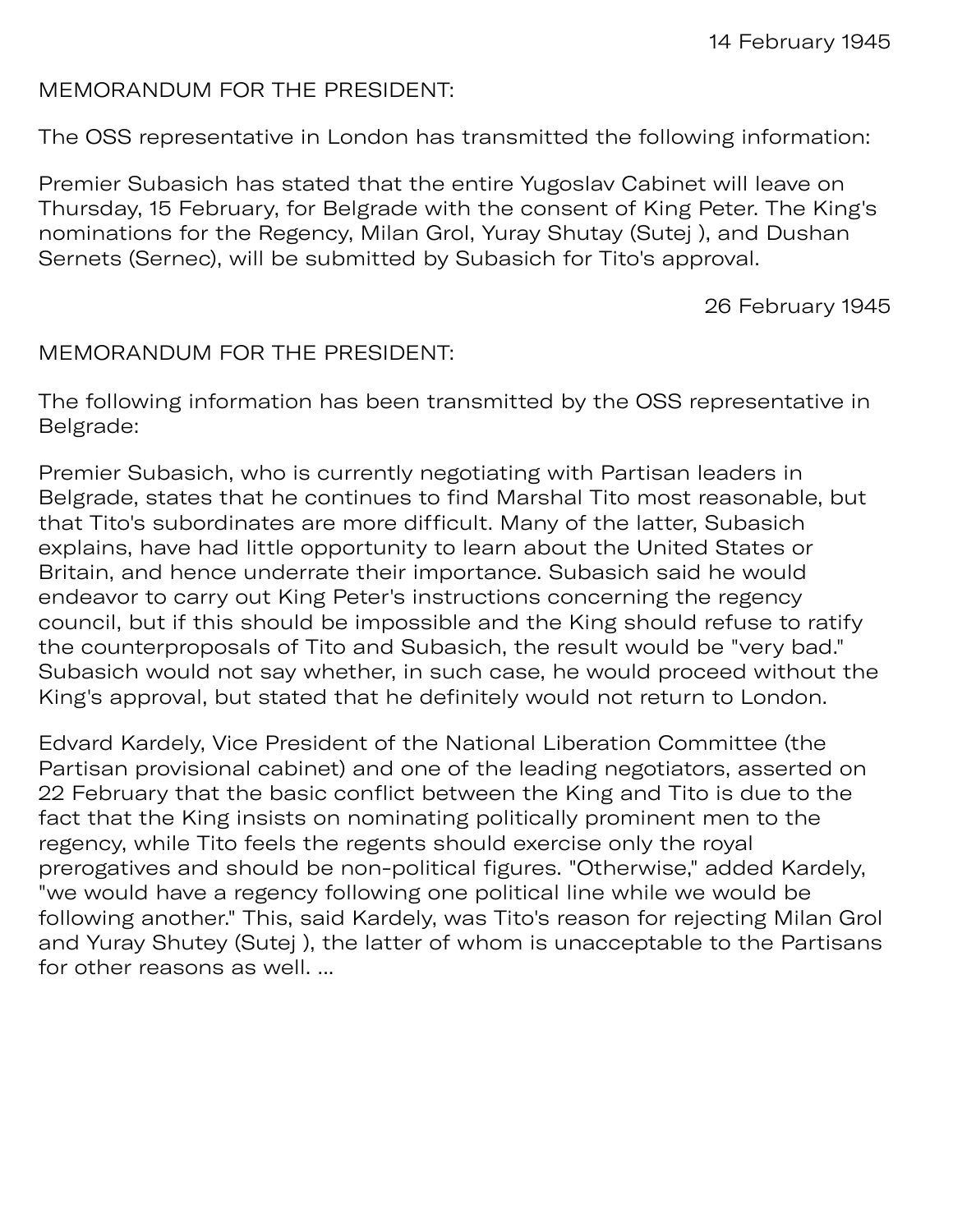The following information has been transmitted by the OSS representative in Belgrade:

In Serbia there is reported to be considerable dissatisfaction with the lack of a genuine Serb in the newly appointed Yugoslav regency council. [Srdjan Budisavlyevich is a Serb from Croatia, who is believed to have little or no following in Serbia.] The disappointment of anti-Partisan Serbs has contributed to a general feeling of despair among those Yugoslavs who had hoped that Subasich would exercise a restraining influence on the Partisans. General Alexander's visit to Belgrade also contributed to this feeling. At first the opposition interpreted Alexander's arrival as a sign of Allied pressure on Tito. When the General's convoy of fifty jeeps entered Belgrade, rumors quickly spread that this was the vanguard of an Allied armored corps, and Alexander himself was greeted by spontaneous demonstrations. The opposition's hopes were soon dashed, however, by the realization that the Western Allies were not prepared to rescue them from their predicament. In this atmosphere the announcement of the regency, while relieving the uncertainty of past weeks, has produced little evidence of the general rejoicing reported in Belgrade by the BBC.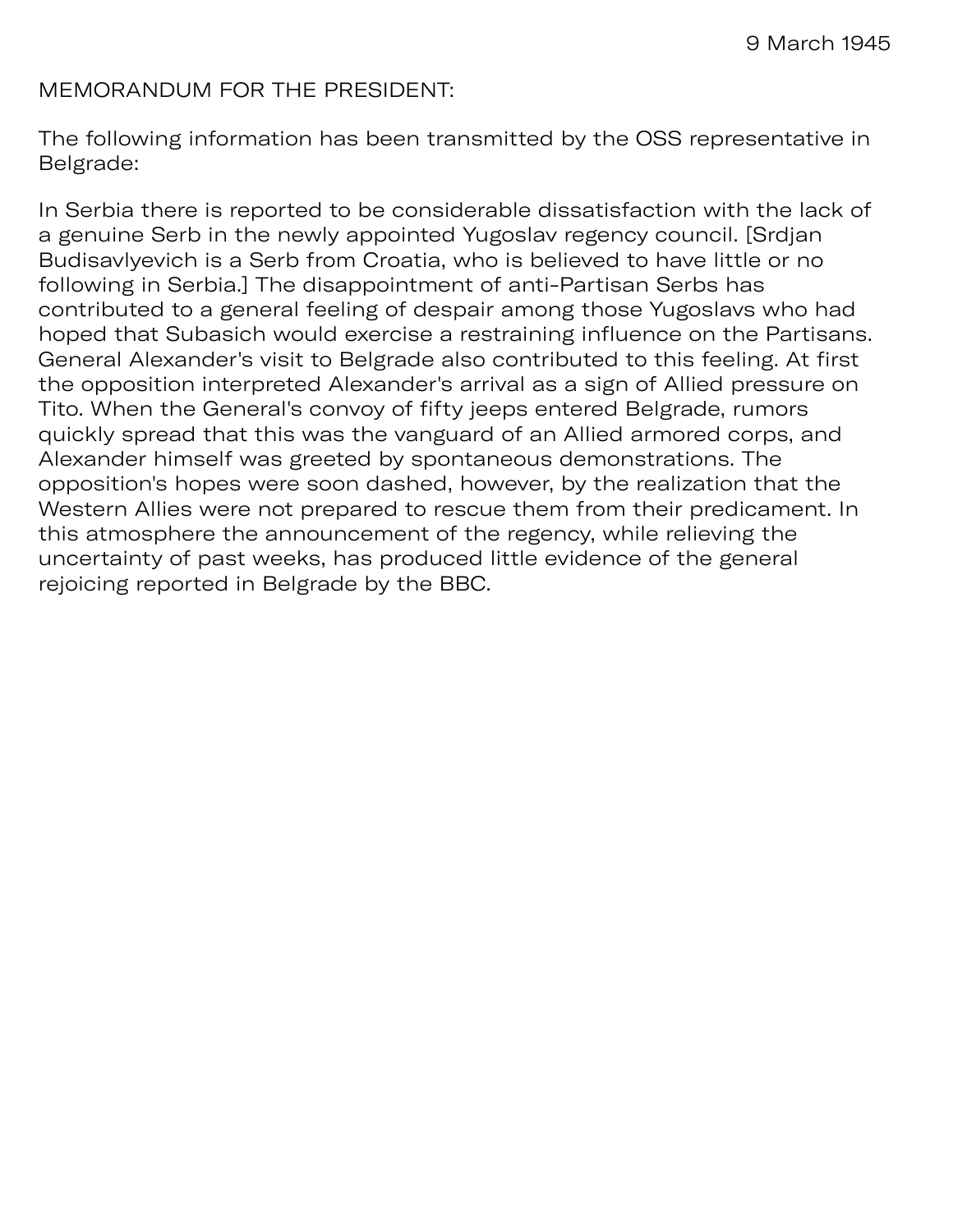I attach summary and conclusions of a report from Lt. Col. Charles Thayer, who is in charge of our mission in Yugoslavia.

15 April 1945

#### SUMMARY AND CONCLUSIONS

... Aside from the restoration of essential services, Tito has made little progress in solving his economic problems. What steps he has taken are toward a centralized state-directed economy which under an inexperienced bureaucracy have not improved a bad situation. ...

Although Tito has continued to assert that democracy and freedom are his ultimate aims, his methods have in reality been completely dictatorial, and the system of control he has imposed on the country has been in effect no less thorough and rigorous than those of the German dominated puppet regimes that preceded him.

Under the guise of military necessity, a censorship has been enforced that permits of no criticism either in the press or in public utterances. Active nonconformists are arrested and imprisoned until they can satisfy Tito's followers that they are no longer dangerous.

The Yalta recommendation to broaden the base of the supreme legislative organ by including uncompromised members of the last parliament is being carried out by a committee composed exclusively of veteran Partisans and dominated by the Communists who may be expected to apply strict standards, peculiarly their own in determining the eligibility of former Yugoslav politicians to participate in the future political life of the country.

Similarly, if past performance is any guide, future elections will be dominated by the National Liberation Front which heretofore has in practice had the exclusive right of nominating candidates in local elections. The Front, together with its affiliated organizations among the youth and the women has already managed to penetrate every city ward, every block, and practically every house. Similarly, every office and factory has its political organizers who are establishing a disciplined control over the workers.

In addition he has organized a political police force and an espionage system recruited from his most loyal followers, who, with fanatical zeal seek out their internal enemies and dispose of them with little regard for those legal rights which form the basis of a genuine democratic government. ...

In foreign affairs, as in internal affairs, Russia is the lodestone governing Tito's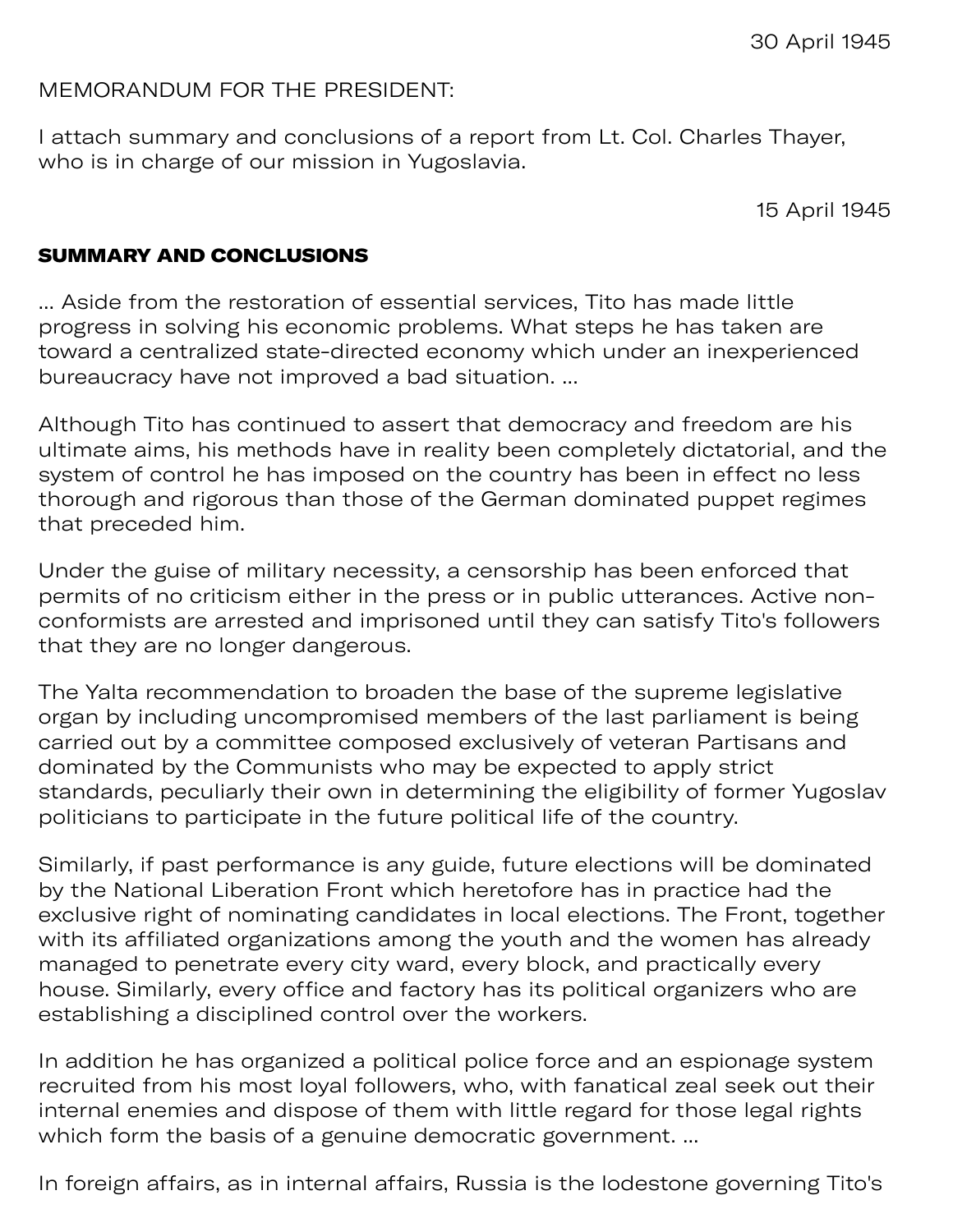eig erning T policies. In every international issue, whether it is the direct concern of Yugoslavia or not, Tito and his press assiduously follow Moscow's lead. In fact, Tito and his followers exhibit a servility toward the Kremlin which contrasts strangely with their otherwise dynamic individuality. It is enough for Moscow to express a view and the Belgrade press reprints it in toto, adding a few biting words of its own. Under these circumstances it is no small wonder that in Belgrade one finds no evidence of a corps of Russian agents directing the activities of individual ministries or agencies. Should the necessity arise for specific guidance, no doubt a brief message from Stalin to Tito would suffice. ...

13 May 1945

#### MEMORANDUM FOR THE PRESIDENT:

The following message came in yesterday from our representative in Belgrade:

"Yesterday morning Air Vice Marshall Lee and myself were summoned to the office of Arso Jovanovic, Chief of Staff for Tito. He advised us curtly that Tito had ordered our missions to leave, including both the Belgrade mission and those in the field. He stated that our work should be taken over by the Military Attaches. Obviously this is in retaliation for our strong stand on Trieste and Corinthia. I made no commitment to him on time of withdrawal, and I do not intend to hurry. Lee stated that he presumed the Yugoslav missions in Cairo, Rome and Bari would be withdrawn. Arso obviously had not thought of this but was forced to say yes. As he had no word of appreciation for the missions, I reviewed for him what the missions had done for Yugoslavia in bringing recognition to the Partisans and in providing material aid. He replied that the Partisans would have won with or without our support and that the materials we provided were their right to receive. He then launched into a tirade about who occupied Trieste and Venezia Giulia first."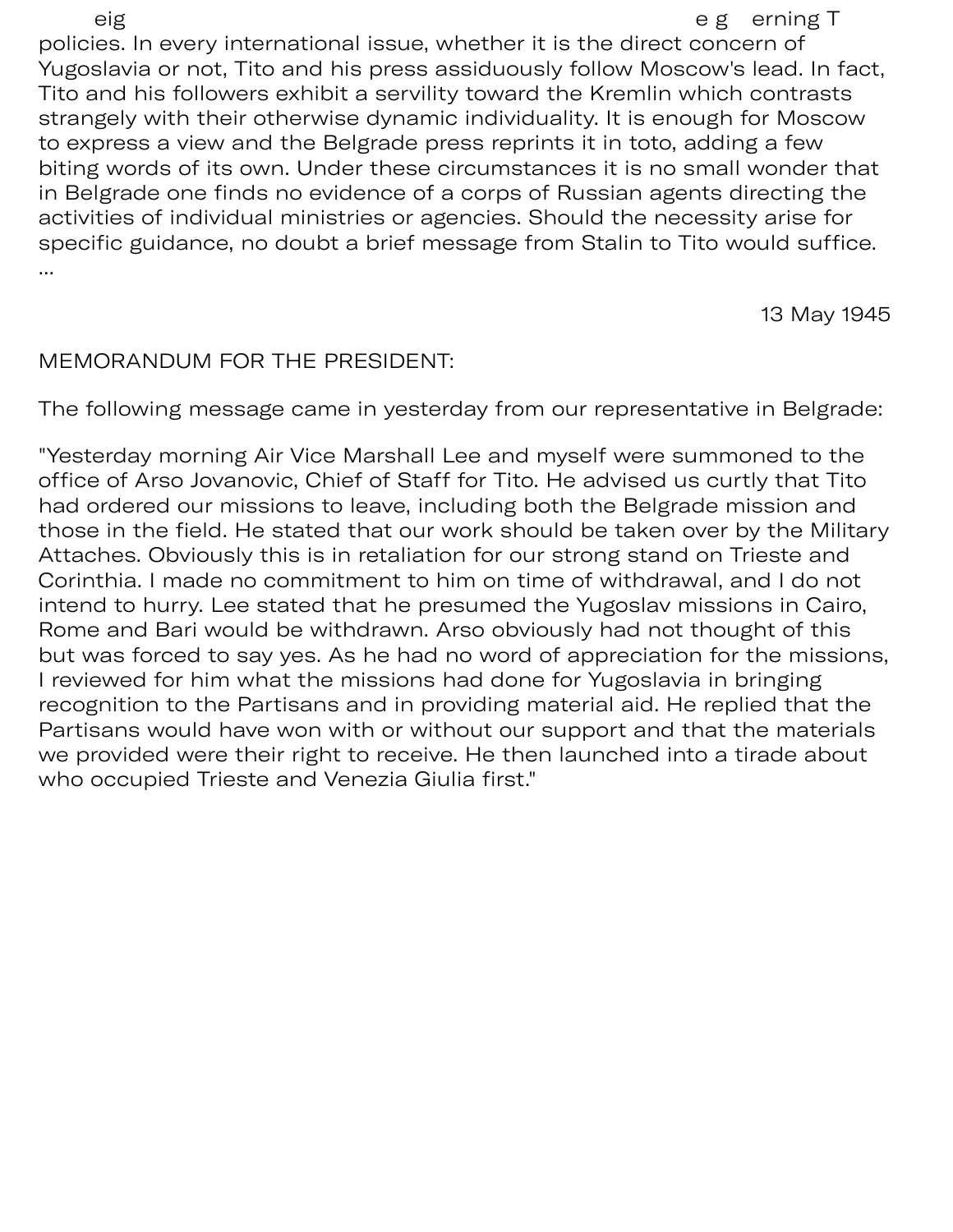I believe you will be interested in the following dispatch which we have received from our representative at Caserta:

"1. Following memorandum reported to have been distributed to all Jugoslav Army Officers: 'It has been seen in the past that Jugoslavian officers do not mix with the officers of the USSR and we wish to have greater brotherhood between the officers of these two countries. Do not be afraid to talk of military information and army movements to the Russian officers are to be considered as instructors and brothers and our only allies.7 (Signed Tito).' ..."

5 September 1945

#### MEMORANDUM FOR THE PRESIDENT:

OSS representatives in Rome, Madrid and Kunming have transmitted the following information, as of 1 September, concerning underground movements and secret intelligence activities continuing at the present time in the following areas:

YUGOSLAVIA: Royal Yugoslav missions and Chetnik groups (Yugoslav nationalists, some of whose leaders cooperated with the Germans) are operating in Italy under cover of a Yugoslav welfare society which recently established a new branch in Milan. Under the leadership of Zhivko Topalovich (President of Mihailovich's anti-Partisan "National Committee") energetic steps are being taken to unite numerous Serb, Croat and Slovene anti-Tito groups into one so-called "democratic bloc." Detention and refugee camps for Yugoslavs in Italy are being combed for recruits to this new organization. Late in August the organization dispatched a Chetnik agent to renew contact with clandestine anti-Partisan groups in Yugoslavia. ...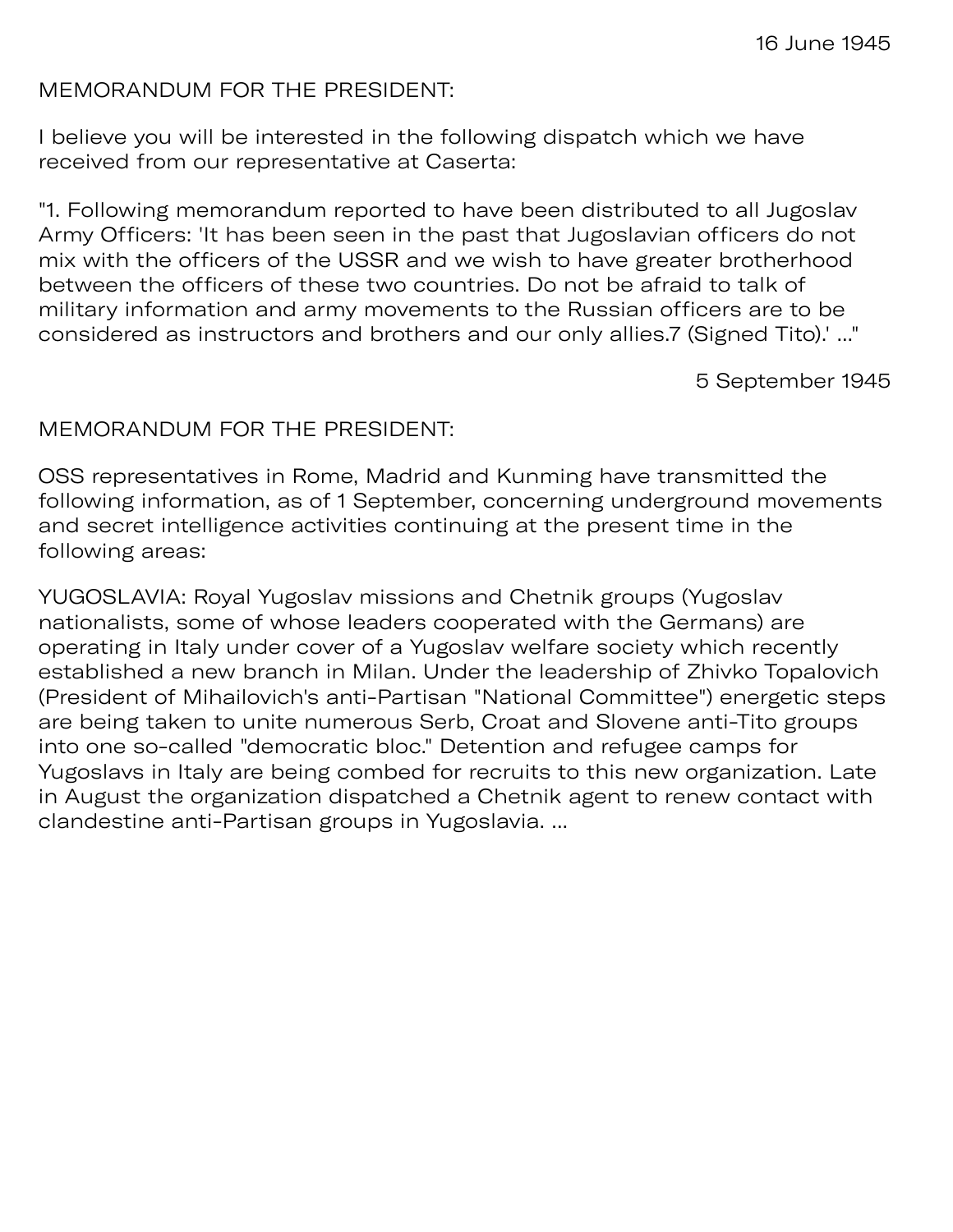The following information, bearing on the Yugoslav elections scheduled for 11 November, has been transmitted by the OSS representative in Belgrade and is dated 10, 11 and 12 September:

Partisan Attitude. The official Partisan attitude toward the elections was outlined by Lieutenant General Milovan Djilas, Minister of State for Montenegro in the Tito cabinet and an influential member of the Partisan Liberation Front, in a recent speech to a plenary assembly of the (Partisan) Anti-Fascist Youth Organization. Djilas stated: "Our enemies at home and the foreign reactionaries who are helping them regard these elections as if they were to decide the destiny of Democratic Federative Yugoslavia. The leaders of the National Liberation struggle, however, do not consider the elections to involve any question of the survival of the National Liberation Front. ... We consider the question of our national government actually to have been decided by our armed struggle. These elections by the peoples of Yugoslavia should only endow the results of our struggle with legality and constitutionality. We consider the question of monarchy versus republic to have been settled by our struggle. It has not been formally settled, as far as the final legalization of the form of government in Yugoslavia is concerned, but in actual practice it is already decided. What then is the purpose of these elections? Their purpose is to enable us "to continue along the lines of the national liberation struggle." ...

1 Described in the first of these articles, subtitled "Sunrise," in Studies VII 2, p. 73 ff.

2 Ban is an old title equivalent to Governor, notably under the Austro-Hungarian empire.

3 In 1942 he had been named by the government in exile to a mission for organizing the Yugoslavs in the United States.

4 Misspellings retained as a matter of documentary interest throughout.

5 Apparently not an additional or alternative title but a code designation. The plan to make use of him was called the Shepard project.

6 See Studies IX 1, p. 81 ff.

7 Sic.